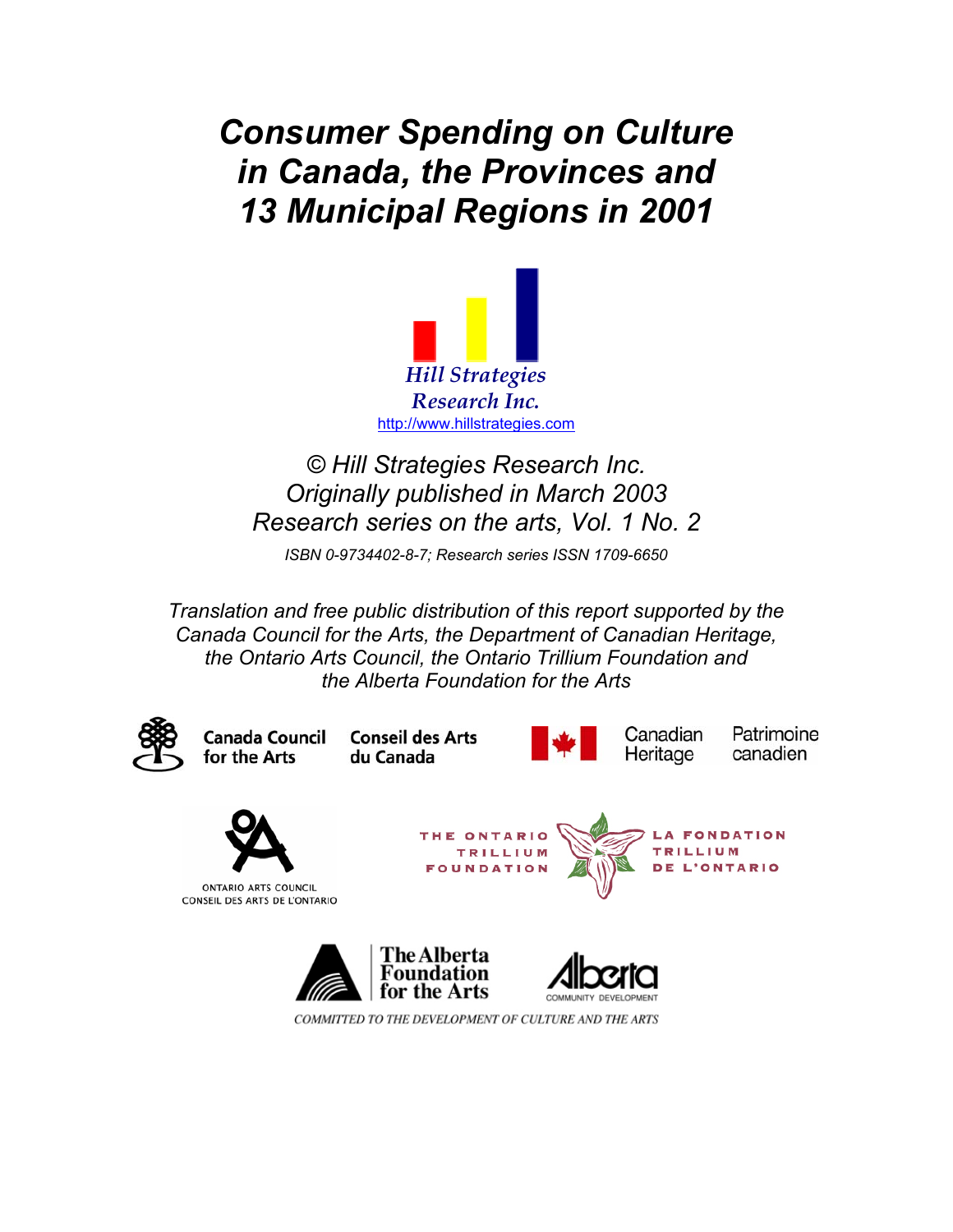# **CONSUMER SPENDING ON CULTURE IN CANADA, THE PROVINCES AND 13 MUNICIPAL REGIONS IN 2001**

*This report examines the spending of Canadians on cultural activities, goods and equipment, including art supplies and musical instruments, art works and events, home entertainment, movie theatre admissions, photographic equipment and services, and reading material. The data is drawn from Statistics Canada's Survey of Household Spending for 1997 through 2001, a yearly paper-based questionnaire on Canadians' spending habits.<sup>1</sup> This article summarizes data for total consumer spending on culture, per capita spending amounts, and changes in spending between 1997 and 2001.* 

*The report also compares consumer spending on culture in the provinces and provides a brief profile of consumer spending on culture in each province. The levels of consumer spending on culture in 13 municipal regions across Canada are also compared and profiled.<sup>2</sup>*

### **CONSUMER SPENDING ON CULTURE IN CANADA**

Canadians spent about \$21.3 billion on cultural goods and services in 2001, or 3.2% of total consumer spending in the country. On a per capita basis, cultural spending amounts to \$720 for every Canadian resident.

Home-based activities dominate cultural spending. Home entertainment and reading material are the top two categories of cultural spending. In fact, over half of Canadians' cultural spending - \$11.2 billion (or 53% of the total) – is on home entertainment equipment and services. Reading material is the second-largest spending category, amounting to \$4.3 billion (or 20% of total cultural spending) in 2001. Spending on art works and events (\$1.9 billion or 9%) is very similar to spending on photographic equipment and services (\$1.8 billion or 8%). About \$1.2 billion (or 5%) was spent on movie theatre admissions in 2001, while art supplies and musical instruments attracted \$950 million  $(4\%)$  in consumer spending.<sup>3</sup> Figure 1 summarizes consumer spending by category.

Canadians' spending on cultural goods and services grew by 26% between 1997 and 2001, a slightly larger increase than the 23% rise in spending on all goods and services during the same period. The 26% increase in cultural spending is also much higher than the 8% rise in the Consumer Price Index between 1997 and 2001.<sup>4</sup> The highest increase among the cultural categories is movie theatre spending, which rose by 46% between 1997 and 2001. The second-largest increase was in the home entertainment category (33%), followed by photographic equipment and services (28%) and art works and events (23%). The other cultural categories increased by less than the increase in overall spending but more than the rate of inflation: reading material (12%) and art supplies and musical instruments  $(9\%)$ .

The art works and events category includes some key cultural items on which Canadians spent significant amounts of money in 2001. For instance, spending on live performing arts events totalled \$820 million, a 10% increase from 1997. Canadians spent \$370 million on admissions to museums (and other similar activities) in 2001, up 10% from 1997. Spending on works of art, carvings and vases totalled \$530 million, a 48% increase from 1997.<sup>5</sup>

 $\overline{\phantom{a}}$ 

 $1$  The number of survey respondents was nearly 17,000 in 1997 and in 2001. Please see the detailed tables at the end of this report for the number of respondents in each province. The Survey of Household Spending reports expenditures at the household level. These were converted to per capita figures by dividing household spending by the number of people per household in each jurisdiction (provided in the same dataset). 2

The term "municipal regions" refers to the boundaries of Census Metropolitan Areas as defined by Statistics Canada, not municipal boundaries.

 $^3$  The Survey of Household Spending does not categorize individual spending items as "cultural". This categorization was developed by Statistics Canada's Culture Statistics Division for use in publications such as Patterns in Culture Consumption and Participation (December 2000). The grouping of these individual items into cultural spending categories was developed by Hill Strategies for this paper. Please see the table at the end of this report for a list of the individual items within each category.

The figures in this paper have not been adjusted for the 8% inflation between 1997 and 2001, nor have adjustments been made for the 4% increase in the Canadian population between 1997 and 2001. Comparisons between changes in cultural spending and overall spending – the main comparisons used in this paper – would not be affected by adjustments for inflation or population growth, as all figures would be adjusted equally.

<sup>5</sup> Art works and carvings are considered "household furnishings" in the Survey of Household Spending, and were grouped with vases in a 1997 reorganization of spending categories.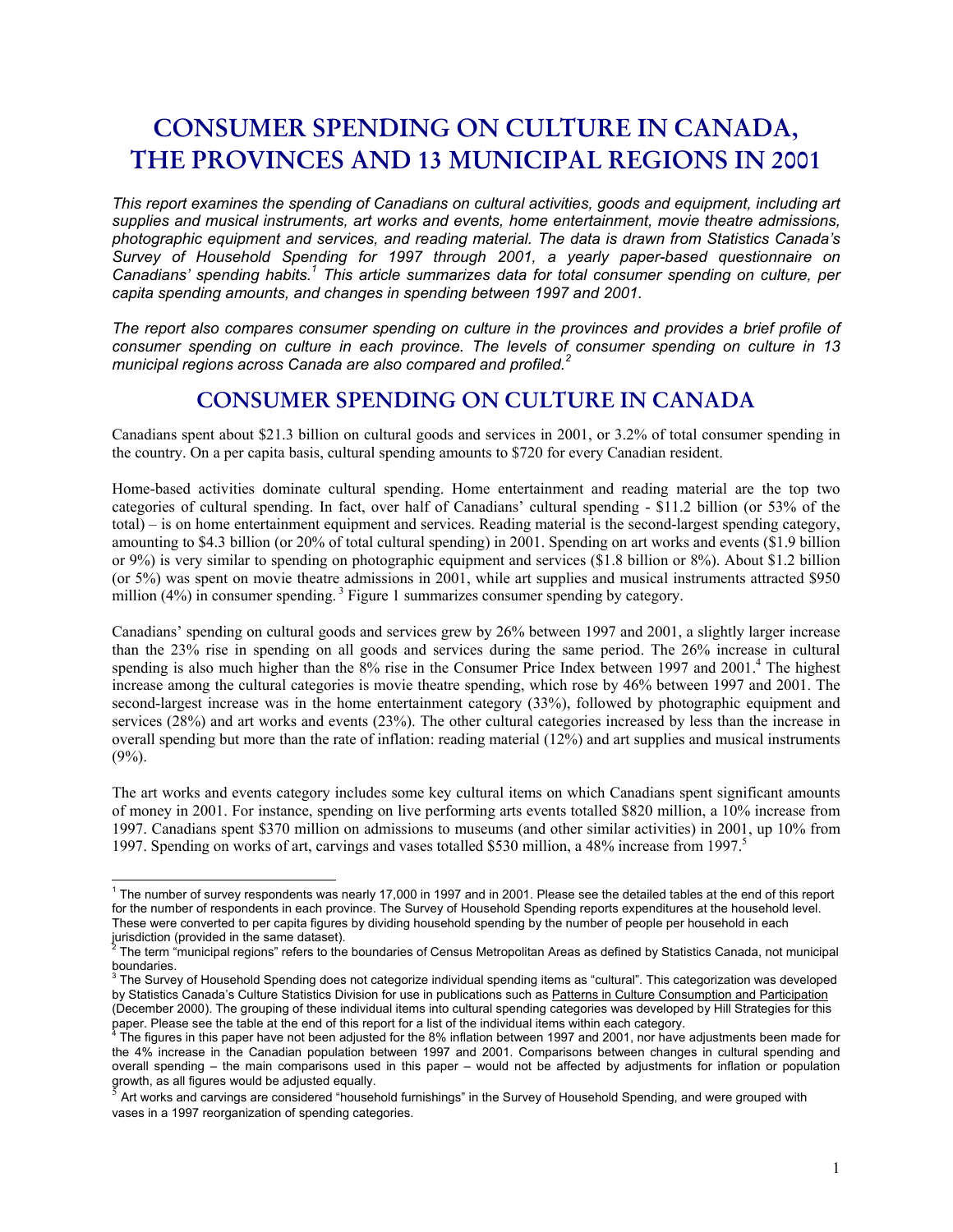

A breakdown of the reading material category shows that Canadians spent \$1.1 billion on books (excluding school books) in 2001, a 23% increase from 1997. Magazines and periodicals drew \$680 million from Canadians' wallets in 2001, a figure that is unchanged from 1997.

Figure 2 shows that spending on cultural goods and services compares favourably to other consumer purchases and to government expenditures on culture. For example, the \$21.3 billion in cultural spending is larger than the \$19.6 billion contributed to RRSPs in 2001, and is also larger than the *combined* spending on tobacco products, alcoholic beverages and games of chance (\$18.2 billion). <sup>6</sup> In addition, the \$21.3 billion in consumer spending on culture is over three-and-a-half times larger than the \$5.9 billion spent on culture in Canada by all levels of government in 1999/2000 (the most recent year available).<sup>7</sup>

Canadians' spending on live performing arts is nearly double their spending on live sports events: the \$820 million that Canadians spent on live performing arts events in 2001 is 87% higher than the \$440 million spent on live sports. In addition, nearly twice as many Canadian households spent at least some money on live performing arts (35.9% of households) than on live sports events (18.5%) in 2001. Figure 3 compares spending levels for key cultural items and live sports events between 1997 and 2001.

 6 The figures for RRSPs, tobacco, alcohol, games of chance and live sports are taken from the Survey of Household Spending (the

same data source used to calculate consumer cultural spending).<br><sup>7</sup> Government spending data taken from the detailed tables on <u>Government Expenditures on Culture</u> prepared by Statistics Canada's Culture Statistics Division. Release highlights were included in The Daily on May 27, 2002.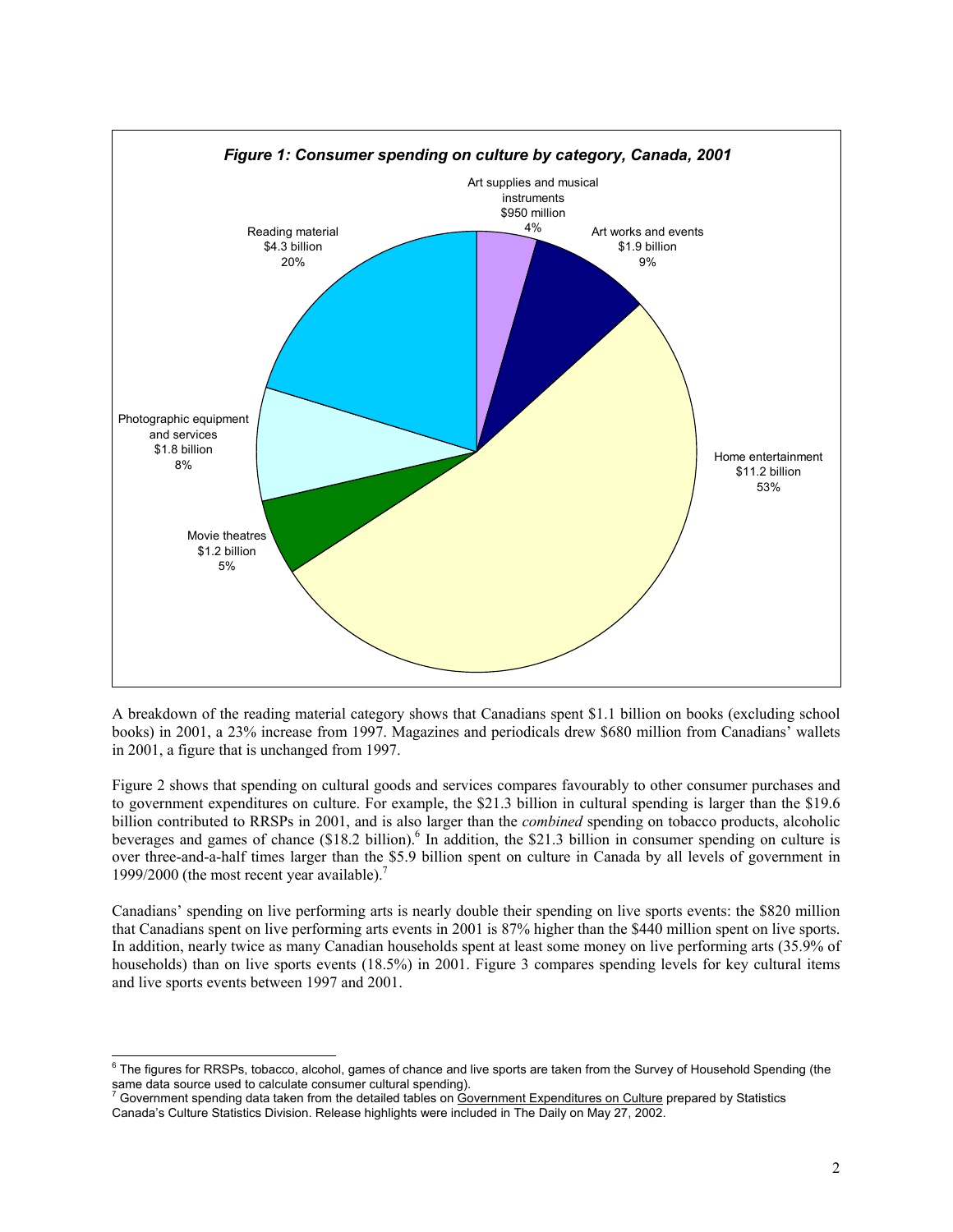

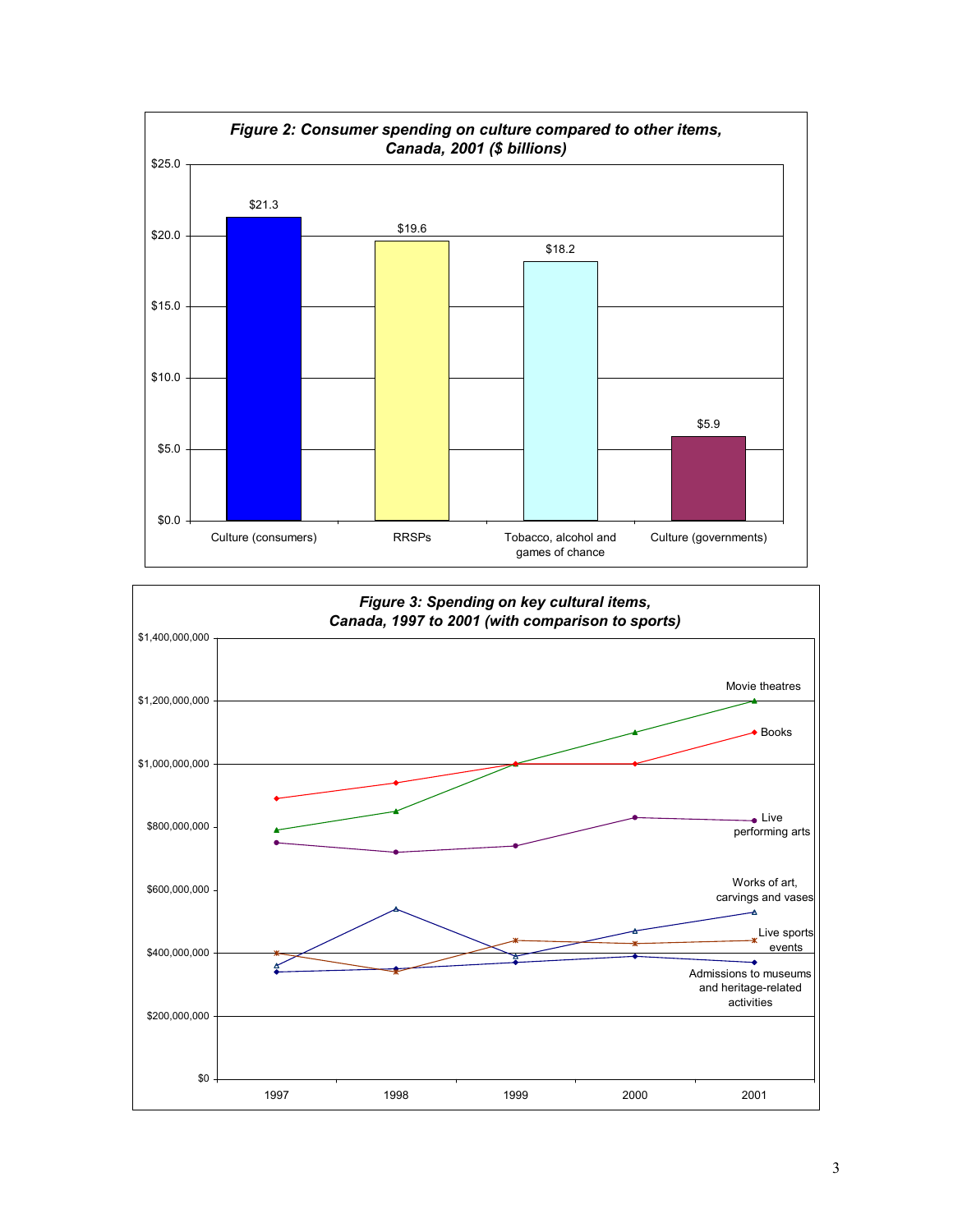### PROVINCIAL AND MUNICIPAL COMPARISONS

*Note: In some cases, the amount spent on particular items in a province has been suppressed by Statistics Canada due to sampling error. Where this data suppression occurs, provincial spending has been estimated using the Canadian average for individual items. These estimated amounts account for only a very small percentage of total cultural spending – no more than 1.5% of cultural spending in any province. Data suppression occurs somewhat more frequently for some municipal regions. In these cases, municipal spending has been estimated using the provincial average for individual items. With a few exceptions, estimated amounts in municipal regions account for*  less than 1.5% of total cultural spending. The percentage of cultural spending in each municipal region that is *estimated using provincial data is as follows: Vancouver 1.0%; Edmonton 0.6%; Calgary 0.6%; Saskatoon 1.6%; Regina 3.3%; Winnipeg 0.9%; Toronto 1.2%; Ottawa 4.4%; Montreal 1.0%; Saint John 11.6%; Halifax 1.5%; Charlottetown 12.0%; and St. John's 1.1%.* 

Figure 4 shows that cultural spending per capita varies significantly between the provinces, from a high of \$874 in Alberta to a low of \$577 in PEI. Cultural spending levels in Alberta, Ontario and BC are above the Canadian average, while all other provinces have levels of cultural spending that are below the Canadian average.



The provincial levels of consumer spending on culture per capita follow a similar pattern to spending on all goods and services in the provinces. Consumer spending on cultural goods and services is reasonably close to 3.3% of total spending in all provinces, ranging from a high of 3.5% in Alberta to a low of 3.0% in Quebec. Put differently, this means that spending on cultural goods and services amounts to roughly \$1 for every \$30 spent on all goods and services in Canada and the provinces. Table 1 shows cultural spending per capita, the rankings of provincial levels of cultural spending per capita, total spending per capita, and the percentage of cultural spending in Canada and the provinces.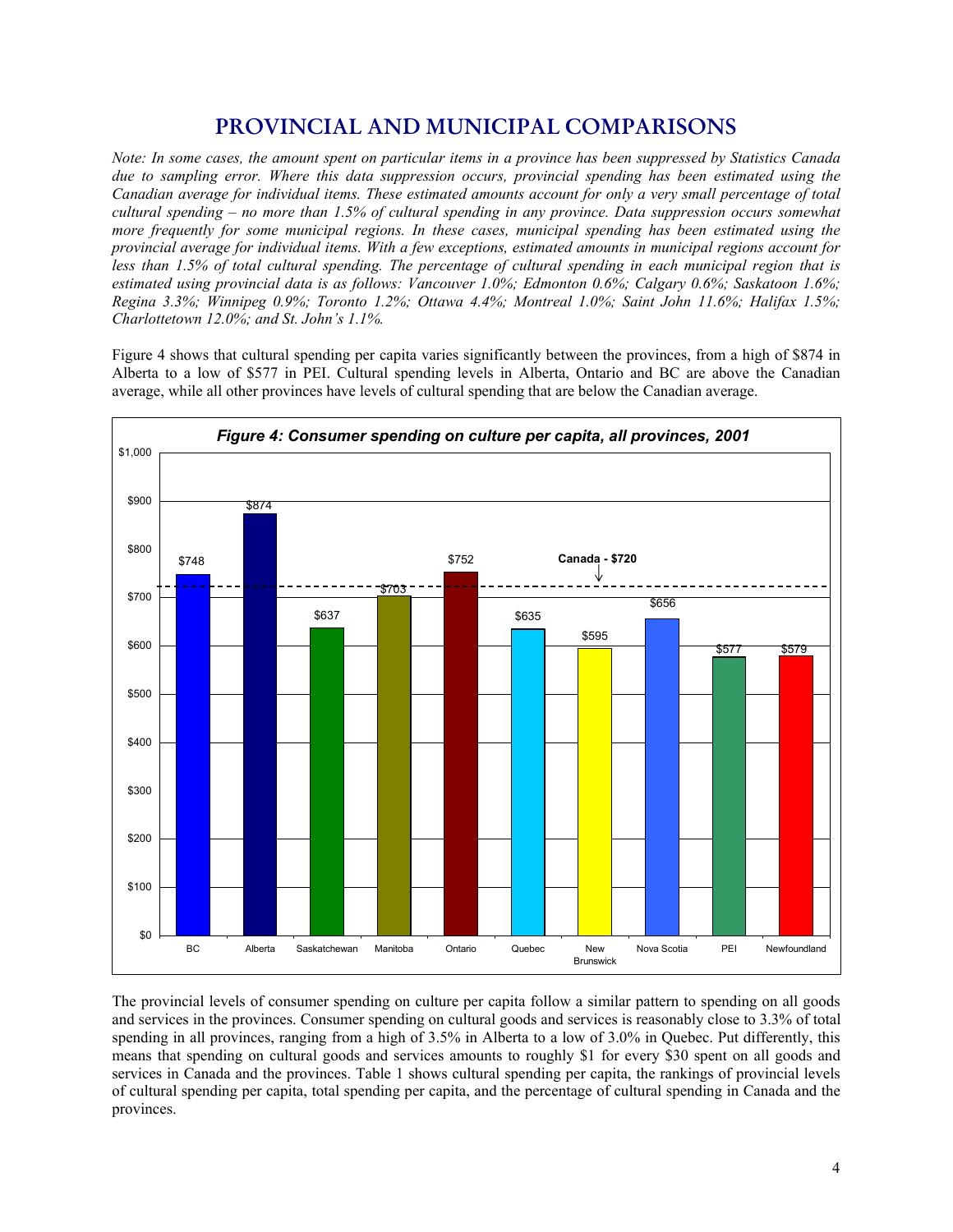| <b>Jurisdiction</b>  | <b>Cultural</b><br>goods and<br>services | Rank | All goods<br>and services | <b>Culture</b><br>as % of<br>all |
|----------------------|------------------------------------------|------|---------------------------|----------------------------------|
| Canada               | \$720                                    |      | \$22,600                  | 3.2%                             |
| ВC                   | \$748                                    | 3    | \$22,600                  | 3.3%                             |
| Alberta              | \$874                                    | 1    | \$24,700                  | 3.5%                             |
| Saskatchewan         | \$637                                    | 6    | \$19,300                  | 3.3%                             |
| Manitoba             | \$703                                    | 4    | \$20,400                  | 3.4%                             |
| Ontario              | \$752                                    | 2    | \$24,200                  | 3.1%                             |
| Quebec               | \$635                                    | 7    | \$20,900                  | 3.0%                             |
| <b>New Brunswick</b> | \$595                                    | 8    | \$18,600                  | 3.2%                             |
| Nova Scotia          | \$656                                    | 5    | \$19,500                  | 3.4%                             |
| PEI                  | \$577                                    | 10   | \$17,800                  | 3.2%                             |
| Newfoundland         | \$579                                    | 9    | \$17,200                  | 3.4%                             |

### *Table 1: Per capita cultural spending and total spending in Canada and the provinces, 2001*

Figure 5 looks more specifically at consumer spending on art works and events. This category includes consumer spending on live performing arts, admissions to museums and heritage-related activities, works of art, carvings and vases, as well as antiques. Spending on these items varies from a high of \$92 in Alberta to a low of \$33 in PEI. The five western-most provinces (BC through Ontario) all have higher consumer spending on these items than the five eastern-most provinces (Quebec through Newfoundland and Labrador). Alberta, Ontario and British Columbia are the only provinces with consumer spending on art works and events above the national average.

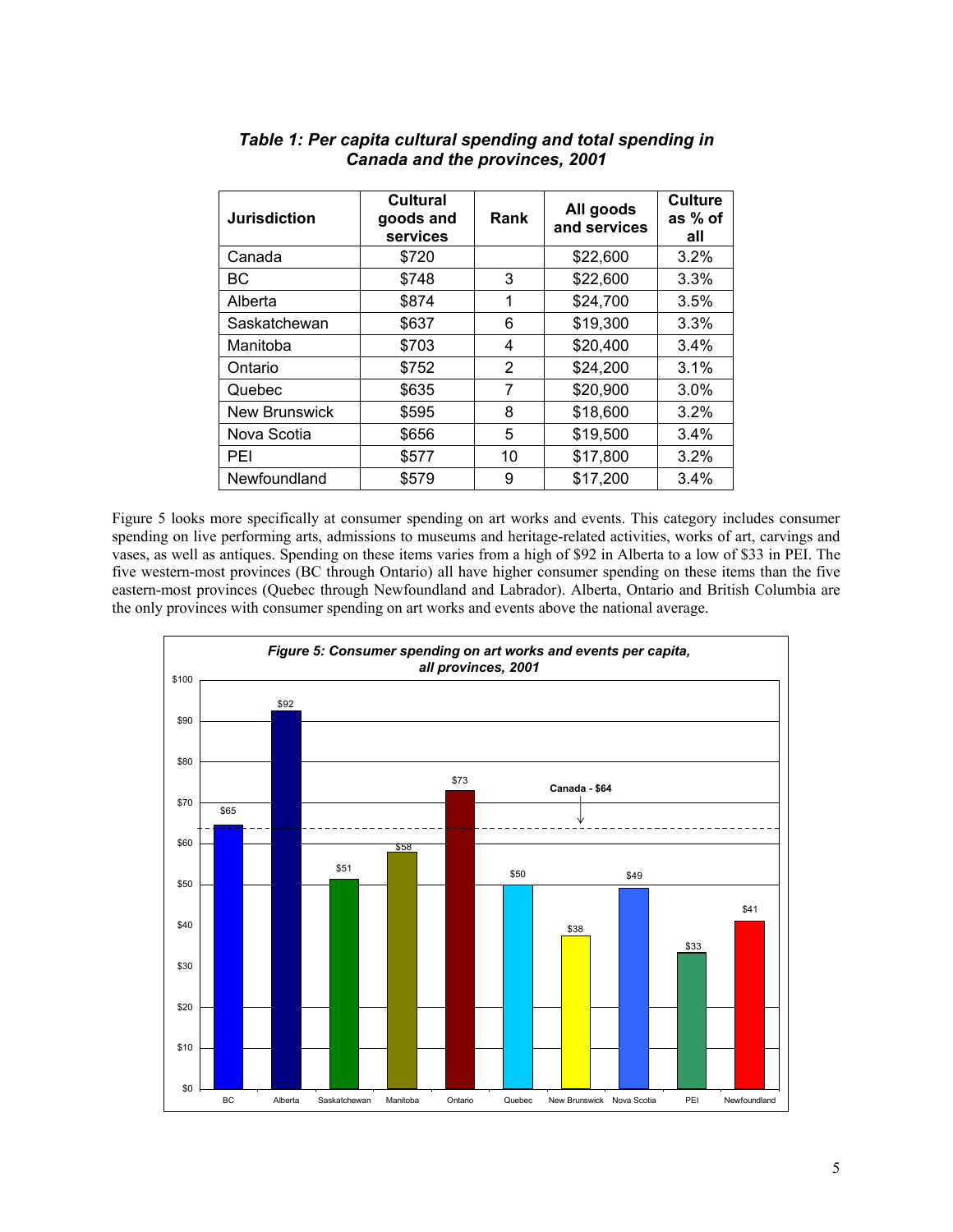A recent study by Richard Florida and others examined the impact of creativity on a municipal region's economic development.<sup>8</sup> The "Bohemian Index" in Florida's study focussed on the concentration of cultural occupations in municipal regions across Canada. Table 2 (below) compares the Bohemian Index rankings<sup>9</sup> with two indicators of cultural spending in 13 Canadian municipal regions: total cultural spending per capita as well as spending on art works and events per capita.<sup>10</sup> The cultural occupations variable (Bohemian Index) and the two spending indicators do not follow a consistent pattern. Some municipal regions, such as Calgary and Ottawa-Hull, rank highly on all variables. The largest municipal regions – Vancouver, Toronto and Montreal – rank more highly on the Bohemian Index than on the spending data. The reverse is true for Edmonton, which ranks much more highly on the cultural spending data than on the cultural occupations data.

| City          | <b>Bohemian</b><br><b>Index</b> | <b>Cultural</b><br>spending<br>per capita | Spending on art<br>works and<br>events per capita |
|---------------|---------------------------------|-------------------------------------------|---------------------------------------------------|
| Vancouver     | 1                               | 8                                         | 8                                                 |
| Edmonton      | 8                               | 3                                         | 1                                                 |
| Calgary       | 4                               | 2                                         | 2                                                 |
| Saskatoon     | 10                              | 10                                        | 6                                                 |
| Regina        | 9                               | $\overline{7}$                            | 11                                                |
| Winnipeg      | 7                               | 6                                         | 9                                                 |
| Toronto       | $\overline{2}$                  | 9                                         | 5                                                 |
| Ottawa - Hull | 5                               | 1                                         | 3                                                 |
| Montreal      | 3                               | 11                                        | 10                                                |
| Saint John    | $12 \overline{ }$               | 13                                        | 12                                                |
| Halifax       | 6                               | 5                                         | 7                                                 |
| St. John's    | 11                              | 12                                        | 13                                                |
| Charlottetown | n/a                             | 4                                         | 4                                                 |

### *Table 2: Rankings of 13 municipal regions on key cultural indicators (based on analyses by Richard Florida and Hill Strategies)*

external on Creativity: Placing Ontario's Cities in a North American Context, prepared for the Ontario Ministry of Enterprise,<br><sup>8</sup> Competing on Creativity: Placing Ontario's Cities in a North American Context, prepared for Opportunity and Innovation and the Institute for Competitiveness and Prosperity by Meric S. Gertler, Richard Florida, Gary Gates and Tara Vinodrai, December 2002.<br><sup>9</sup> Municipal regions not included in the cultural spending statistics are excluded from the Bohemian Index rankings presented here.

The rankings for the Bohemian Index in Table 2 are re-ranked based on the 12 municipal regions common to both studies.<br><sup>10</sup> This category includes consumer spending on live performing arts, admissions to museums and herita

of art, carvings and vases, as well as antiques.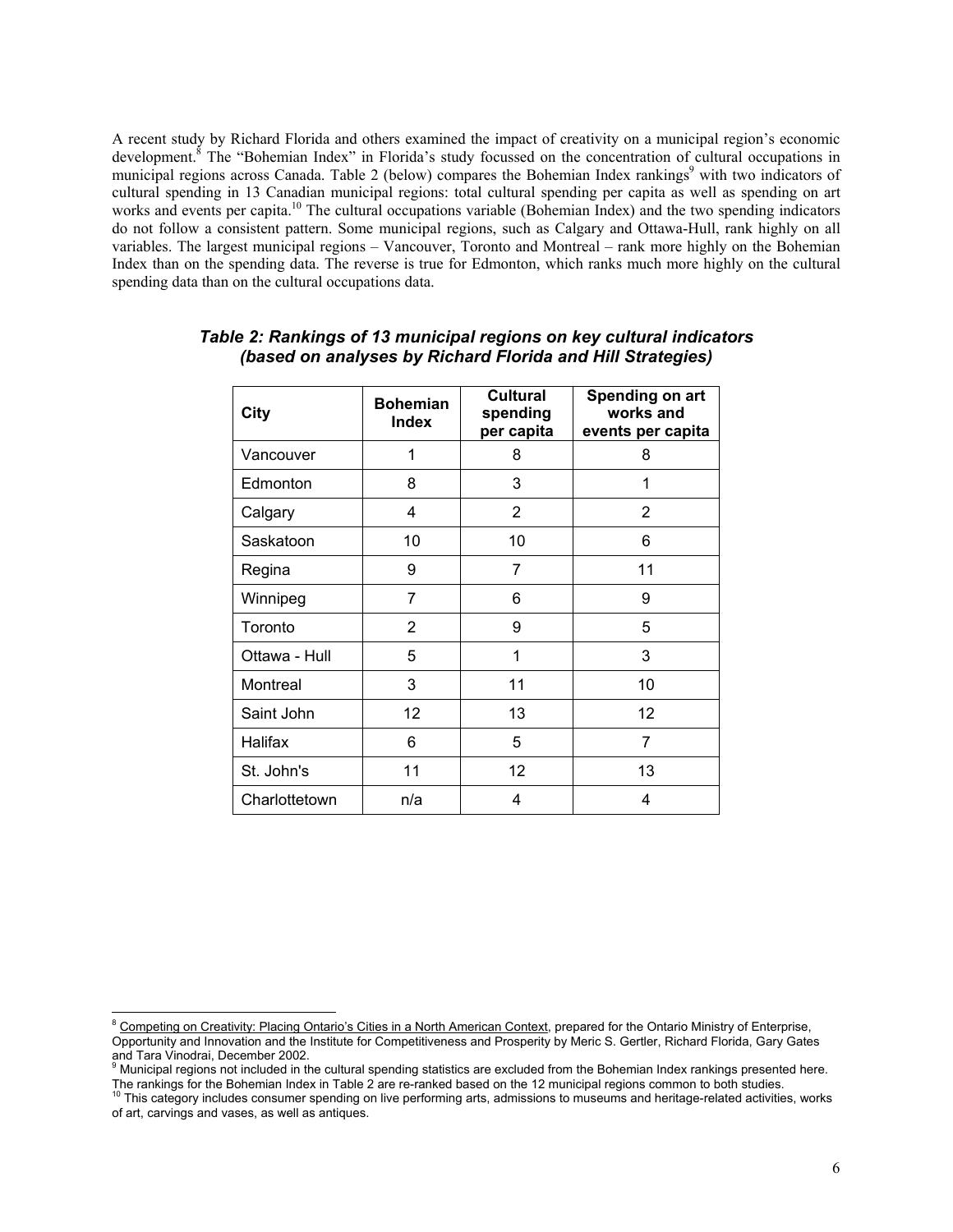## **PROFILES OF CULTURAL SPENDING BY PROVINCE AND MUNICIPAL REGION**

#### **British Columbia**

British Columbians spent about \$2.9 billion on cultural goods and services in 2001. This amounts to 3.3% of total consumer spending in the province. The \$2.9 billion in consumer spending on culture is four times larger than the \$730 million spent on culture in British Columbia by all levels of government in 1999/2000 (the most recent year available). On a per capita basis, British Columbians' cultural spending is the third highest of all provinces at \$748 per resident.

Spending on home entertainment equipment and services accounts for over half of cultural spending – \$1.5 billion (or 53% of total cultural spending). Reading material is the second-largest spending category, amounting to \$550 million (19%) in 2001. BC residents' spending on photographic equipment and services totalled \$280 million (10%) in 2001. British Columbians spent \$250 million (9%) on art works and events, \$150 million (5%) on movie theatre admissions, and \$140 million (5%) on art supplies and musical instruments.

BC residents spent 43% more on live performing arts (\$91 million) than on live sports events (\$64 million) in 2001. In addition, nearly twice as many BC households spent at least some money on live performing arts (34.9% of households) than on live sports events (18.8%). BC residents also spent \$40 million on admissions to museums and heritage-related activities and \$160 million on books (excluding school books) in 2001.

BC residents' spending on cultural goods and services grew by 19% between 1997 and 2001, higher than the 14% rise in spending on all goods and services during the same period. The highest increase among the cultural categories is movie theatre spending, which rose by 35% between 1997 and 2001. The next largest increases in spending are the home entertainment category (26%) and the photographic equipment and services category (17%). Spending on reading material grew by about the same percentage as overall consumer spending in the province (13%). Spending on art works and events increased by only 3% in BC, while spending on art supplies and musical instruments decreased by  $8\%$ .<sup>11</sup>

On a per capita basis, Vancouverites' cultural spending (\$732 per person) ranks eighth among 13 municipal regions in Canada. Total cultural spending was \$1.5 billion in Vancouver in 2001, including \$760 million (52%) on home entertainment, \$290 million (20%) on reading materials, \$140 million (10%) on photographic equipment and services, \$130 million (9%) on art works and events, \$92 million (6%) on movie theatre admissions, and \$44 million (3%) on art supplies and musical instruments. Vancouverites also spent \$53 million on live performing arts (a component of the art works and events category) in 2001.

#### **Alberta**

Albertans spent about \$2.5 billion on cultural goods and services in 2001, which equals 3.5% of total consumer spending in the province – the highest such percentage of all Canadian provinces. The \$2.5 billion in consumer spending on culture is over six times larger than the \$400 million spent on culture in Alberta by all levels of government in 1999/2000 (the most recent year available). This is the highest consumer-to-government spending ratio of all the provinces. On a per capita basis, Albertans' cultural spending is easily the highest of all provinces at \$874 per resident. In fact, Albertans' spending on culture per capita is the highest of all provinces in *all* categories of cultural spending (including home entertainment, reading material, art works and events, photographic equipment and services, movie theatre admissions, as well as art supplies and musical instruments). .

Home-based activities dominate Albertans' cultural spending. About half of Albertans' cultural spending – \$1.3 billion (or 51% of the total) – is on home entertainment equipment and services. Reading material is the secondlargest spending category, amounting to \$460 million (or 18% of total cultural spending) in 2001. Albertans allocate

<sup>-</sup><sup>11</sup> These figures have not been adjusted for inflation, which rose by just over 8% between 1997 and 2001. Population changes are also not factored into the analysis.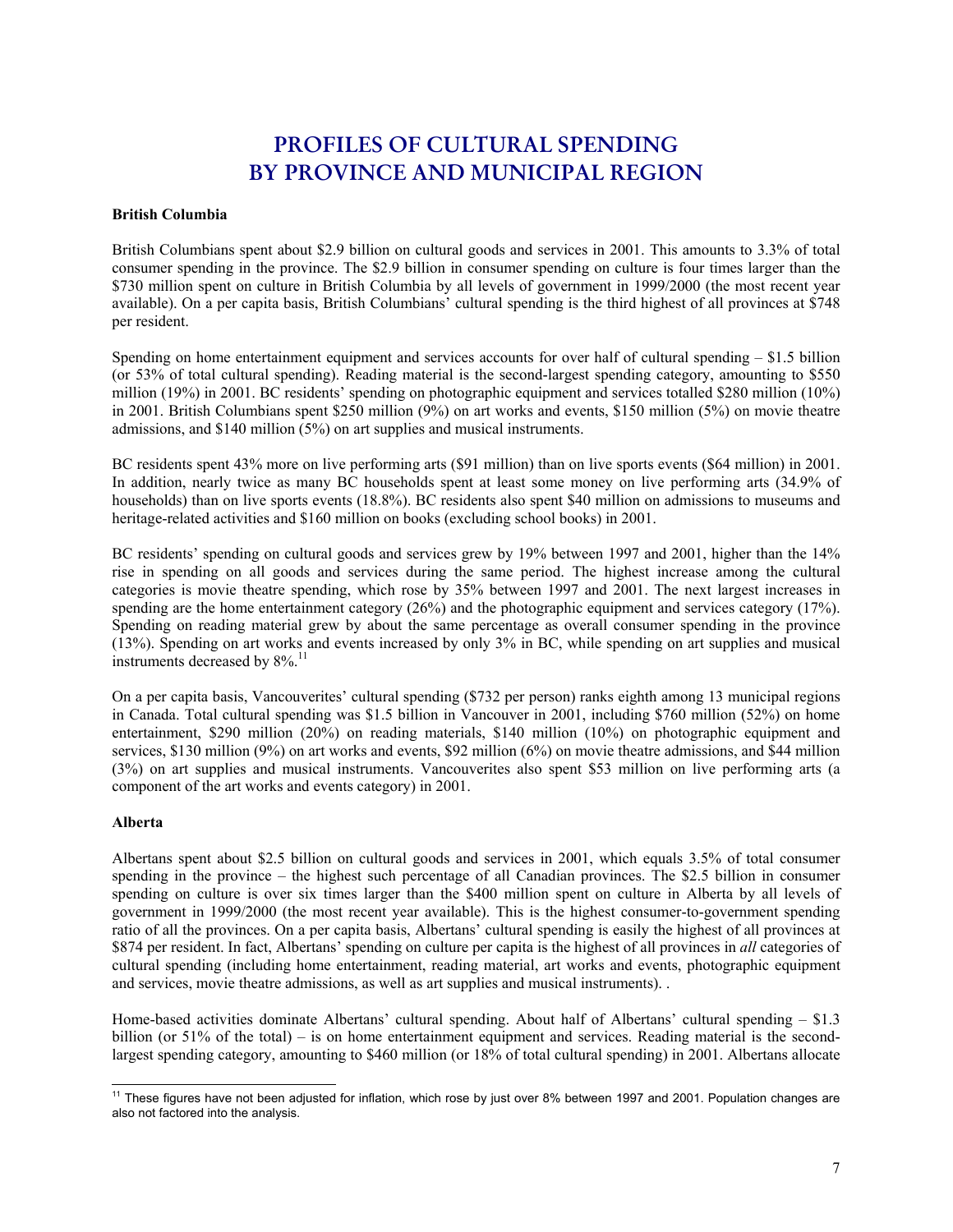the highest proportion of their cultural expenditures to art works and events (11%) of all Canadian provinces. Total spending in this category (\$270 million) is slightly higher than spending on photographic equipment and services (\$240 million or 9% of cultural spending). Albertans spent about \$140 million (6%) on movie theatre admissions and \$120 million (5%) on art supplies and musical instruments.

Alberta residents spent 35% more on live performing arts (\$96 million) than on live sports events (\$72 million) in 2001. In addition, about one-and-a-half times as many Alberta households spent at least some money on live performing arts (40.5% of households) than on live sports events (27.7%). The percentage of Alberta residents spending money on live performing arts is the highest such percentage in Canada. Albertans also spent \$60 million on admissions to museums and heritage-related activities and \$130 million on books (excluding school books) in 2001.

Albertans' spending on cultural goods and services grew by 35% between 1997 and 2001, which is somewhat larger than the 30% rise in spending on all goods and services during the same period. The highest increase among the cultural categories is movie theatre spending, which rose by 69% between 1997 and 2001. The next largest increases in spending are the home entertainment category (43%) and the photographic equipment and services category (42%). Spending on art works and events grew by exactly the same percentage as overall consumer spending in the province (30%). The other cultural categories increased by much smaller amounts: reading material (17%) and art supplies and musical instruments  $(14\%)$ .<sup>12</sup>

Compared to other municipal regions in Canada, cultural spending is high in both Calgary and Edmonton. Calgarians spent \$963 each on cultural goods and services in 2001, second among Canadian municipal regions. Edmontonians spent \$880 each, ranking third among municipal regions in Canada.

Total cultural spending was \$930 million in Calgary in 2001, including \$470 million (51%) on home entertainment, \$160 million (18%) on reading materials, \$110 million (11%) on art works and events, \$91 million (10%) on photographic equipment and services, \$51 million (5%) on movie theatre admissions, and \$45 million (5%) on art supplies and musical instruments. Per capita spending on home entertainment in Calgary (\$490) is the highest in the country. Calgarians also spent \$41 million on live performing arts (a component of the art works and events category) in 2001.

In Edmonton, total cultural spending was \$810 million in 2001, including \$390 million (49%) on home entertainment, \$160 million (19%) on reading materials, \$100 million (12%) on art works and events, \$67 million (8%) on photographic equipment and services, \$51 million (6%) on movie theatre admissions, and \$40 million (5%) on art supplies and musical instruments. Edmontonians' per capita spending on arts works and events (\$110) and on movie theatre admissions (\$56) are the highest levels among the 13 municipal regions. Edmontonians also spent \$35 million on live performing arts (a component of the art works and events category) in 2001.

#### **Saskatchewan**

Saskatchewanians spent about \$590 million on cultural goods and services in 2001. This amounts to 3.3% of total consumer spending in the province. The \$590 million in consumer spending on culture is three-and-a-half times larger than the \$170 million spent on culture in Saskatchewan by all levels of government in 1999/2000 (the most recent year available). On a per capita basis, Saskatchewanians' cultural spending is the sixth highest among Canadian provinces at \$637 per resident.

Spending on home entertainment equipment and services accounts for over half of cultural spending – \$330 million (or 55% of total cultural spending). Reading material is the second-largest spending category, amounting to \$110 million (19%). Spending on photographic equipment and services (\$56 million or 9%) is slightly higher than spending on art works and events (\$48 million or 8%). Saskatchewan residents spent about \$29 million (5%) on art supplies and musical instruments and \$20 million (3%) on movie theatre admissions in 2001.

<sup>-</sup> $12$  These figures have not been adjusted for inflation, which rose by just over 8% between 1997 and 2001. Population changes are also not factored into the analysis.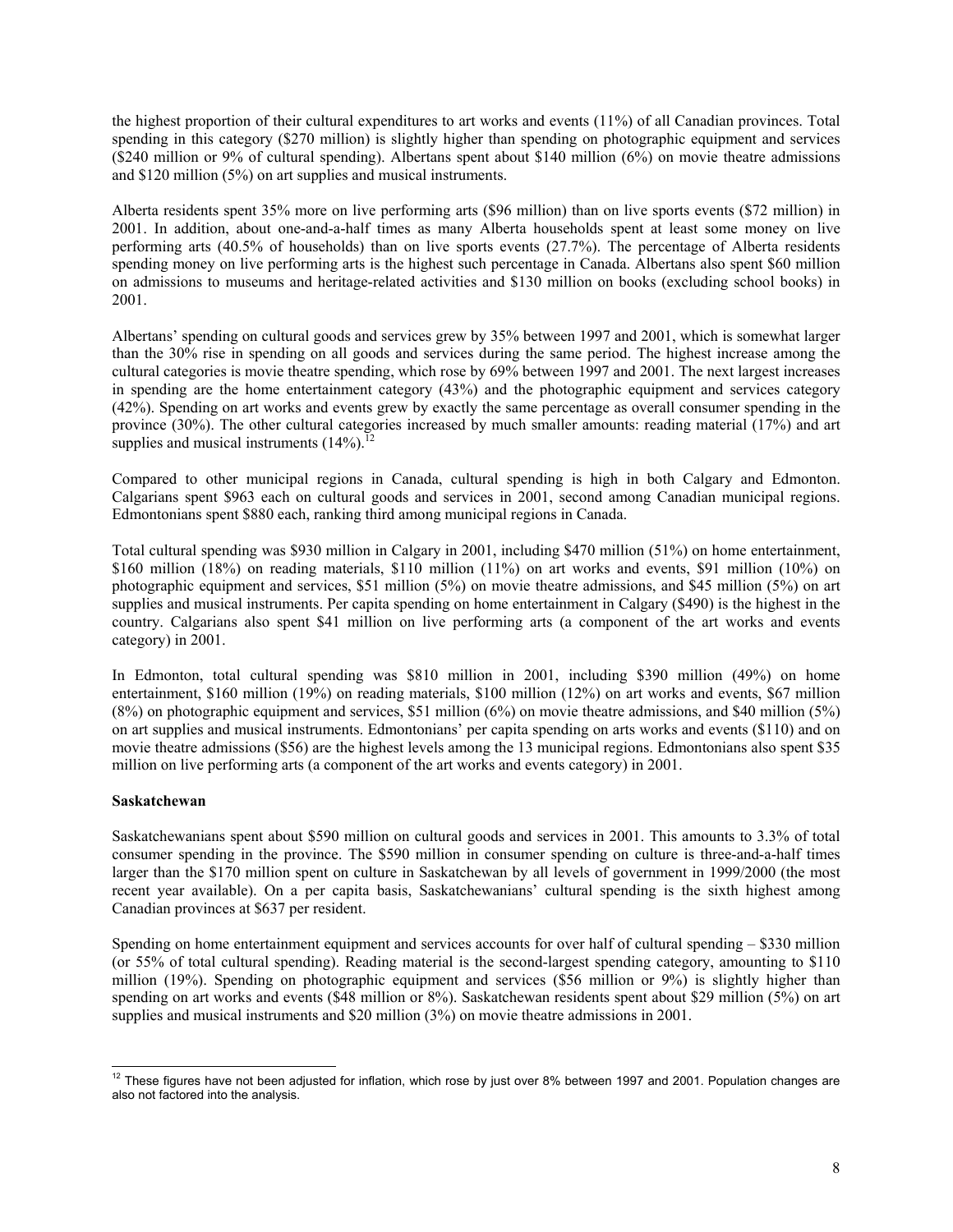Saskatchewan residents spent a similar amount on live performing arts (\$18 million) as they did on live sports events (\$19 million) in 2001. More Saskatchewan households reported spending at least some money on live performing arts (34.5% of households) than on live sports events (32.3%). Saskatchewanians also spent \$12 million on admissions to museums and heritage-related activities and \$27 million on books (excluding school books) in 2001.

Saskatchewanians' spending on cultural goods and services grew by 17% between 1997 and 2001. This is well above the 11% rise in spending on all goods and services in this period. The highest increase among the cultural categories is home entertainment spending, which rose by 23% between 1997 and 2001. The next largest increases in spending are on arts works and events (19%), art supplies and musical instruments (17%), and movie theatre admissions (14%). Spending on photographic equipment and materials increased by 7% (less than the 8% inflation during the period), and spending on reading materials increased by only 4%.

Reginans spent \$749 each on cultural goods and services in 2001, seventh among 13 Canadian municipal regions. Total cultural spending was \$140 million in Regina in 2001, including \$78 million (55%) on home entertainment, \$29 million (20%) on reading materials, \$13 million (9%) on photographic equipment and services, \$11 million (8%) on art works and events, \$6.3 million (4%) on movie theatre admissions, and \$5.7 million (4%) on art supplies and musical instruments. Reginans also spent \$5.0 million on live performing arts (a component of the art works and events category) in 2001.

Saskatonians spent \$709 each on cultural items in 2001, ranking tenth among municipal regions. Total cultural spending in Saskatoon was \$160 million in 2001, including \$84 million (53%) on home entertainment, \$31 million (19%) on reading materials, \$16 million (10%) on art works and events, \$14 million (9%) on photographic equipment and services, \$6.9 million (4%) on movie theatre admissions, and \$6.6 million (4%) on art supplies and musical instruments. Saskatonians also spent \$6.4 million on live performing arts (a component of the art works and events category) in 2001.

#### **Manitoba**

Manitobans spent about \$740 million on cultural goods and services in 2001, which equals 3.4% of total consumer spending in the province. The \$740 million in consumer spending on culture is over three times larger than the \$240 million spent on culture in Manitoba by all levels of government in 1999/2000 (the most recent year available). On a per capita basis, Manitobans' cultural spending ranks  $4<sup>th</sup>$  in the country at \$703 per resident.

Home-based activities, including home entertainment and reading, account for three-quarters of Manitobans' cultural spending. Over half of cultural spending in the province  $-$  \$400 million (or 55% of the total) – is on home entertainment equipment and services. Reading material is the second-largest spending category, amounting to \$150 million (or 20% of total cultural spending) in 2001. Spending on photographic equipment and services (\$66 million or 9%) is slightly higher than spending on art works and events (\$61 million or 8%). Manitobans spent \$32 million (4%) on movie theatre admissions and about \$30 million (4%) on art supplies and musical instruments.

Manitoba residents spent 19% more on live performing arts (\$23 million) than on live sports events (\$19 million) in 2001. In addition, more Manitoba households spent at least some money on live performing arts (34.2% of households) than on live sports events (28.3%). Manitobans also spent \$16 million on admissions to museums and heritage-related activities and \$38 million on books (excluding school books) in 2001.

Manitobans' spending on cultural goods and services rose by 25% between 1997 and 2001, significantly higher than the 15% increase in spending on all goods and services during the same period. The highest increase among the cultural categories is movie theatre spending, which rose by 38% between 1997 and 2001. The next largest increases in spending are the home entertainment category (31%) and the photographic equipment and services category (24%). Expenditures on reading material increased by 17%, while spending on art works and events grew by 13%. Spending on art supplies and musical instruments increased by only  $2\%$  between 1997 and 2001.<sup>13</sup>

<sup>-</sup> $13$  These figures have not been adjusted for inflation, which rose by just over 8% between 1997 and 2001. Population changes are also not factored into the analysis.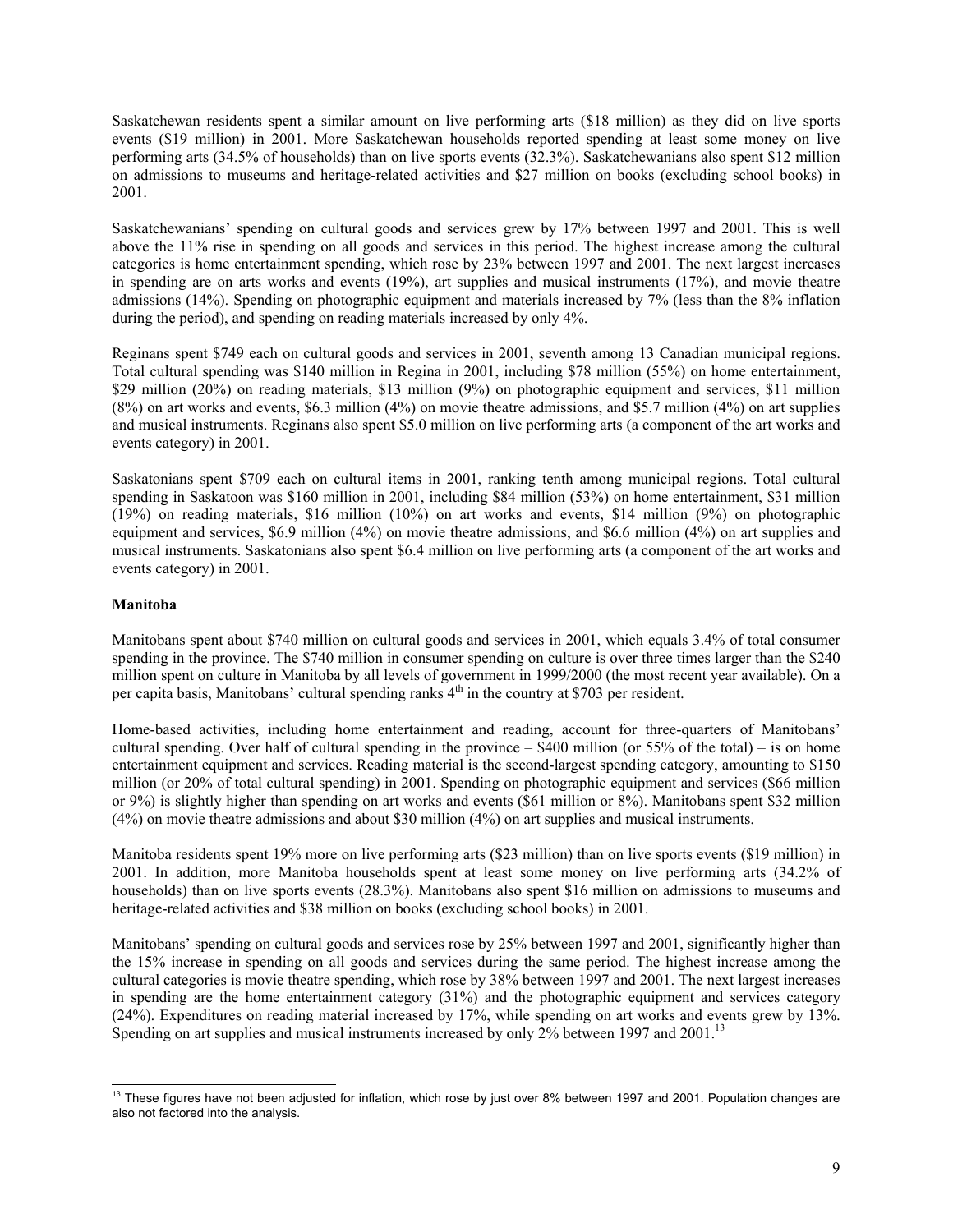On a per capita basis, Winnipegers' cultural spending (\$758) ranks sixth among 13 municipal regions in Canada. Total cultural spending was \$490 million in Winnipeg in 2001, including \$270 million (55%) on home entertainment, \$97 million (20%) on reading materials, \$41 million (8%) on art works and events, \$39 million (8%) on photographic equipment and services, \$24 million (5%) on movie theatre admissions, and \$19 million (4%) on art supplies and musical instruments. Winnipegers also spent \$15 million on live performing arts (a component of the art works and events category) in 2001.

#### **Ontario**

Ontarians spent \$8.6 billion on cultural goods and services in 2001. Given the large population base in Ontario, it is not surprising that this figure is by far the largest total cultural spending of all Canadian provinces. Cultural spending amounts to 3.1% of total consumer spending in the province. The \$8.6 billion in consumer spending on culture is almost four times larger than the \$2.2 billion spent on culture in Ontario by all levels of government in 1999/2000 (the most recent year available). At \$752 per resident, Ontarians' per capita cultural spending is second only to Alberta among the provinces.

Spending on home entertainment equipment and services accounts for exactly one-half of cultural spending in Ontario (\$4.3 billion). This is the lowest percentage of home entertainment spending of all the provinces. Reading material is the second-largest spending category, amounting to \$1.8 billion (21%) in 2001. Spending on art works and events (\$830 million or  $10\%$ )<sup>14</sup> is slightly higher than spending on photographic equipment and services (\$760 million or 9%). Ontarians spent about \$480 million (6%) on movie theatre admissions and \$420 million (5%) on art supplies and musical instruments.

Spending by Ontario residents on live performing arts (\$370 million) was more than double the amount spent on live sports events (\$180 million) in 2001. Similarly, about twice as many Ontario households spent at least some money on live performing arts (36.2% of households) than on live sports events (17.3%). Ontarians also spent \$170 million on admissions to museums and heritage-related activities and \$460 million on books (excluding school books) in 2001.

Ontario residents' spending on cultural goods and services grew by 32% between 1997 and 2001, above the 26% rise in spending on all goods and services during the same period. The highest increase among the cultural categories is movie theatre spending, which rose by 52% between 1997 and 2001. Spending on a number of other cultural categories also increased significantly: home entertainment (36%); photographic equipment and services (33%); art works and events (29%); and art supplies and musical instruments (25%). Spending on reading material increased by 19%.<sup>15</sup>

On a per capita basis, Ottawa residents' cultural spending (\$1,027 per person) ranks first among 13 municipal regions in Canada. Although Ottawans' spending ranks high in all the cultural categories, their per capita spending levels on reading materials (\$217), art supplies and musical instruments (\$68), and photographic equipment and supplies (\$106) are the highest among all municipal regions. Total cultural spending was \$830 million in Ottawa in 2001, including \$390 million (47%) on home entertainment, \$180 million (21%) on reading materials, \$86 million (10%) on photographic equipment and services, \$80 million (10%) on art works and events, \$55 million (7%) on art supplies and musical instruments, and \$41 million (5%) on movie theatre admissions.

In Toronto, cultural spending per capita (\$731) ranks ninth among the 13 municipal regions. This is largely due to the lowest per capita spending on home entertainment equipment of all municipal regions (\$355). Total cultural spending was \$3.4 billion in Toronto in 2001, including \$1.7 billion (49%) on home entertainment, \$740 million (22%) on reading materials, \$350 million (10%) on art works and events, \$310 million (9%) on photographic equipment and services, \$230 million (7%) on movie theatre admissions, and \$130 million (4%) on art supplies and musical instruments. Torontonians also spent \$174 million on live performing arts (a component of the art works and events category) in 2001.

<sup>&</sup>lt;sup>14</sup> The proportion of cultural spending on art works and events is second-highest in Ontario, behind only Alberta.

<sup>&</sup>lt;sup>15</sup> These figures have not been adjusted for inflation, which rose by just over 8% between 1997 and 2001. Population changes are also not factored into the analysis.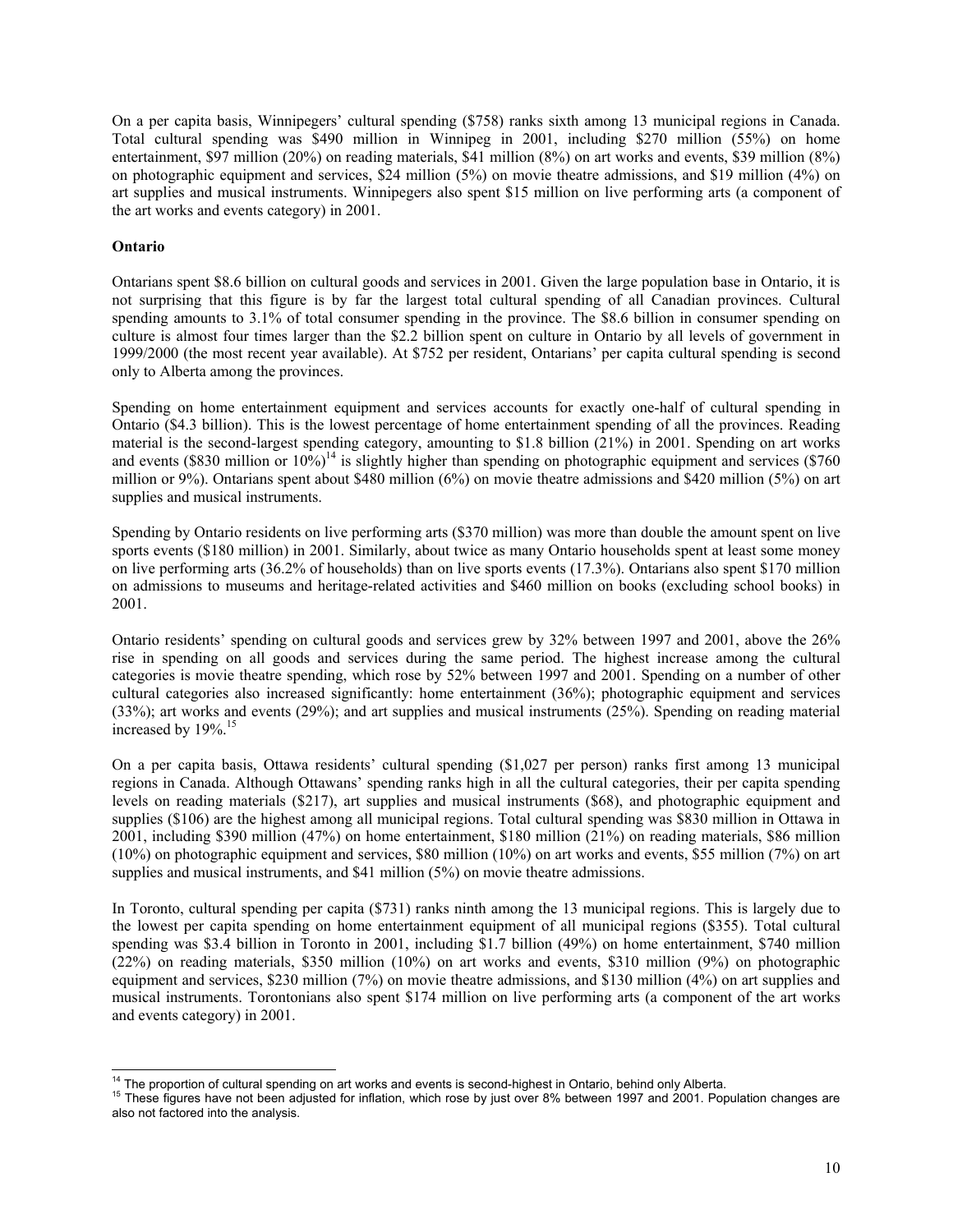#### **Quebec**

Quebecers spent a total of \$4.5 billion on cultural goods and services in 2001, which equals 3.0% of total consumer spending in the province – the lowest such percentage of all Canadian provinces. The \$4.5 billion in consumer spending on culture is two-and-a-half times larger than the \$1.8 billion spent on culture in Quebec by all levels of government in 1999/2000 (the most recent year available). This is the lowest consumer-to-government spending ratio of all the provinces. On a per capita basis, Quebecers' cultural spending ranks  $7<sup>th</sup>$  in the country at \$635 per resident.

Spending on home entertainment (\$2.5 billion) accounts for 55% of Quebecers' cultural spending. Reading material is the second-largest spending category, amounting to \$950 million (or 21% of total cultural spending) in 2001. Spending on art works and events (\$350 million or 8%) is slightly higher than spending on photographic equipment and services (\$300 million or 7%). Quebecers spent about \$270 million (6%) on movie theatre admissions and \$150 million (3%) on art supplies and musical instruments.

Spending by Quebec residents on live performing arts (\$180 million) was nearly triple the amount spent on live sports events (\$62 million) in 2001. Similarly, nearly three times as many Quebec households spent at least some money on live performing arts (36.3% of households) than on live sports events (13.3%). Quebecers also spent \$59 million on admissions to museums and heritage-related activities and \$210 million on books (excluding school books) in 2001.

Quebecers' spending on cultural goods and services rose by 18% between 1997 and 2001, slightly less than the 21% increase in spending on all goods and services during the same period. Quebec is the only province where the increase in cultural spending did not outpace the rise in overall spending. The highest increase among the cultural categories is movie theatre spending, which rose by 33% between 1997 and 2001. The second-largest increase in spending is the home entertainment category (27%). Spending on art works and events as well as on photographic equipment and services grew by the same percentage (23%). The other two cultural categories saw a decrease in spending: reading material decreased by 1%, and art supplies and musical instruments decreased by 10% between 1997 and 2001.<sup>16</sup>

On a per capita basis, Montrealers' cultural spending  $(\$701)$  ranks  $11<sup>th</sup>$  among 13 municipal regions in Canada. Total cultural spending was \$2.4 billion in Montreal in 2001, including \$1.2 billion (52%) on home entertainment, \$540 million (23%) on reading materials, \$200 million (9%) on art works and events, \$160 million (7%) on movie theatre admissions as well as on photographic equipment and services, and \$76 million (3%) on art supplies and musical instruments. Montrealers also spent \$102 million on live performing arts (a component of the art works and events category) in 2001.

#### **New Brunswick**

New Brunswickers spent about \$430 million on cultural goods and services in 2001, which equals 3.2% of total consumer spending in the province. The \$430 million in consumer spending on culture is about four times larger than the \$110 million spent on culture in New Brunswick by all levels of government in 1999/2000 (the most recent year available). On a per capita basis, New Brunswickers' cultural spending ranks 8<sup>th</sup> in the country at \$595 per resident.

Home entertainment and reading materials account for over three-quarters of New Brunswickers' cultural spending. Spending on home entertainment equalled \$240 million (or 56% total cultural spending). This is the highest proportion of cultural spending on home entertainment in the country. Reading material is the second-largest spending category, amounting to \$91 million (or 21% of total cultural spending) in 2001. Spending on photographic equipment and services (\$35 million or 8%) is slightly higher than spending on art works and events (\$27 million or 6%). New Brunswickers spent \$18 million (4%) on movie theatre admissions and about \$17 million (4%) on art supplies and musical instruments.

 $\overline{\phantom{a}}$  $16$  These figures have not been adjusted for inflation, which rose by just over 8% between 1997 and 2001. Population changes are also not factored into the analysis.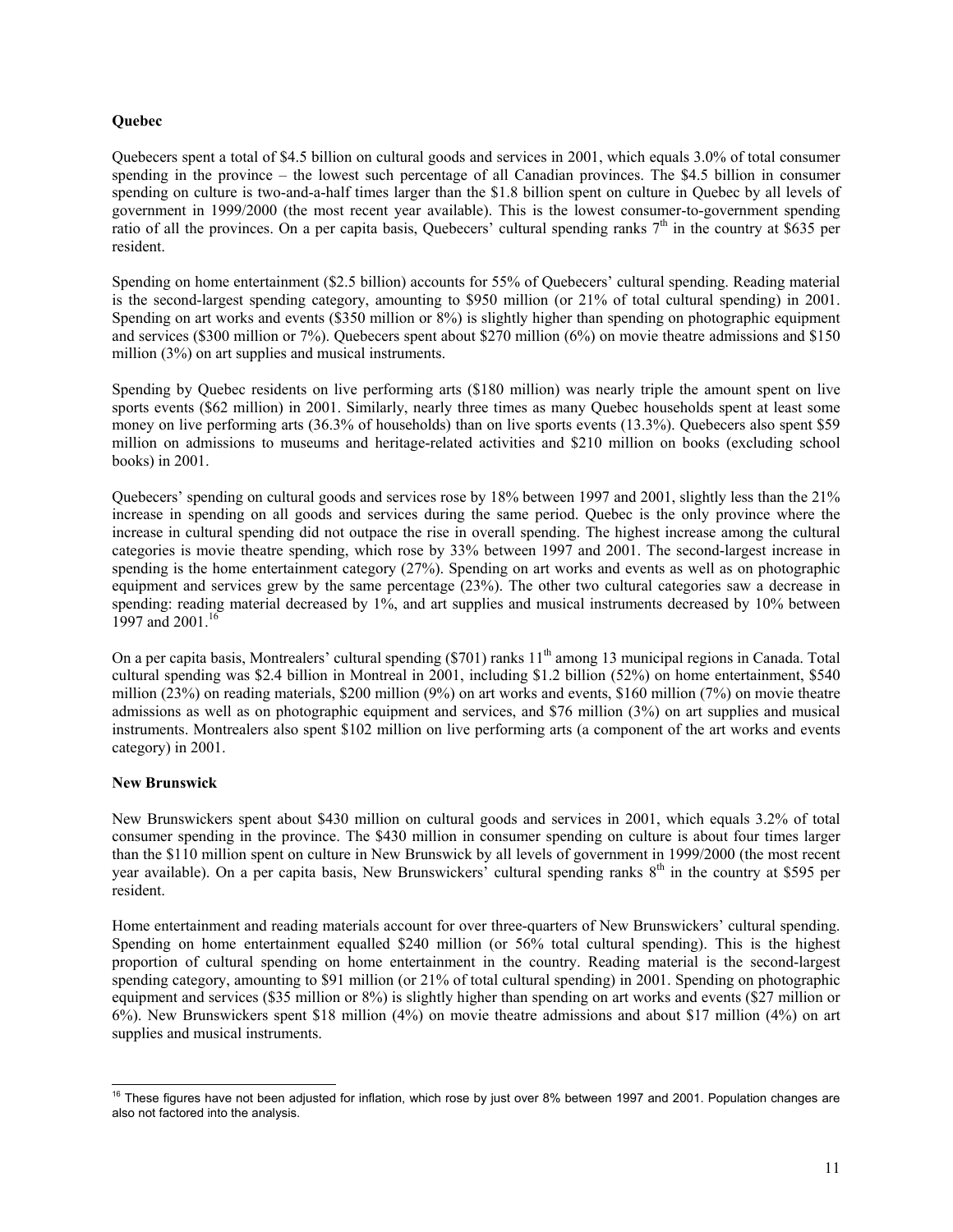New Brunswick residents spent a similar amount on live performing arts (\$8.7 million) as they did on live sports events (\$9.3 million) in 2001. More New Brunswick households spent at least some money on live performing arts (29.0% of households) than on live sports events (24.5%). New Brunswickers also spent \$6.2 million on admissions to museums and heritage-related activities and \$19 million on books (excluding school books) in 2001.

New Brunswickers' spending on cultural goods and services rose by 25% between 1997 and 2001, substantially higher than the 20% increase in spending on all goods and services during the same period. The highest increase among the cultural categories is movie theatre spending, which rose by 36% between 1997 and 2001. The next largest increases in spending are the home entertainment category (31%) and the art works and events category (24%). Expenditures on other cultural categories either equalled or were somewhat less than the increase in overall spending: photographic equipment and services (20%); art supplies and musical instruments (16%); and reading material  $(14\%).$ <sup>1</sup>

On a per capita basis, Saint John residents' cultural spending (\$637) ranks last among 13 municipal regions in Canada. Total cultural spending was \$78 million in Saint John in 2001, including \$44 million (57%) on home entertainment, \$15 million (19%) on reading materials, \$6.6 million (9%) on photographic equipment and services, \$5.8 million (7%) on art works and events, \$3.8 million (5%) on movie theatre admissions, and \$2.5 million (3%) on art supplies and musical instruments. Saint John residents also spent \$2.1 million on live performing arts (a component of the art works and events category) in 2001.

#### **Nova Scotia**

Nova Scotians spent about \$580 million on cultural goods and services in 2001. This amounts to 3.4% of total consumer spending in the province. The \$580 million in consumer spending on culture is over three times larger than the \$190 million spent on culture in Nova Scotia by all levels of government in 1999/2000 (the most recent year available). On a per capita basis, Nova Scotians' cultural spending is the fifth highest among Canadian provinces at \$656 per resident.

Spending on home entertainment equipment and services accounts for over half of cultural spending – \$320 million (or 55% of total cultural spending). Reading material is the second-largest spending category, amounting to \$120 million (21%). Spending on photographic equipment and services (\$46 million or 8%) is slightly higher than spending on art works and events (\$44 million or 7%). Nova Scotia residents spent about \$28 million (5%) on movie theatre admissions and \$25 million (4%) on art supplies and musical instruments in 2001.

Spending by Nova Scotia residents on live performing arts (\$15 million) was double the amount spent on live sports events (\$7.5 million) in 2001. In addition, nearly twice as many Nova Scotia households spent at least some money on live performing arts (32.4% of households) than on live sports events (18.2%). Nova Scotians also spent \$9.9 million on admissions to museums and heritage-related activities and \$31 million on books (excluding school books) in 2001.

Nova Scotians' spending on cultural goods and services grew by 25% between 1997 and 2001. This is somewhat higher than the 21% rise in spending on all goods and services during this period. The highest increase among the cultural categories is movie theatre admissions, which rose by 47% between 1997 and 2001. There were also significant increases in spending on arts works and events (40%), home entertainment (34%), and photographic equipment and materials (27%). Spending on reading materials increased by 4% (less than the 8% inflation during the period), and spending on art supplies and musical instruments decreased by 11%.

Haligonians spent \$777 each on cultural goods and services in 2001, ranking fifth among 13 Canadian municipal regions. Total cultural spending was \$260 million in Halifax in 2001, including \$140 million (53%) on home entertainment, \$51 million (20%) on reading materials, \$23 million (9%) on art works and events, \$21 million (8%) on photographic equipment and services, \$17 million (6%) on movie theatre admissions, and \$11 million (4%) on art supplies and musical instruments. Halifax residents also spent \$6.5 million on live performing arts (a component of the art works and events category) in 2001.

<sup>-</sup><sup>17</sup> These figures have not been adjusted for inflation, which rose by just over 8% between 1997 and 2001. Population changes are also not factored into the analysis.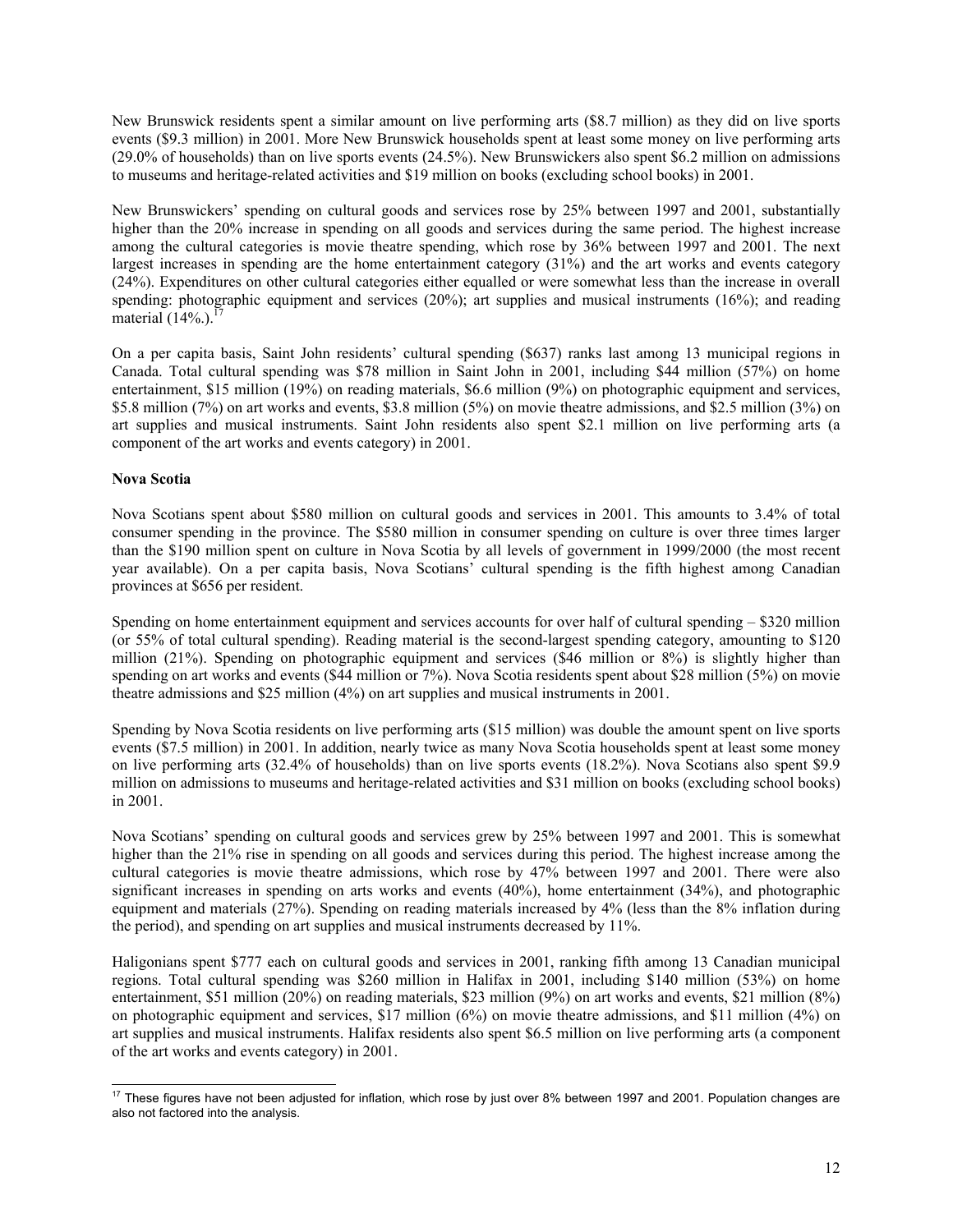#### **Prince Edward Island**

Prince Edward Islanders spent about \$77 million on cultural goods and services in 2001, which equals 3.2% of total consumer spending in the province. The \$77 million in consumer spending on culture is close to three times larger than the \$29 million spent on culture in PEI by all levels of government in 1999/2000 (the most recent year available). On a per capita basis, Islanders' cultural spending ranks last among the provinces at \$577 per resident.

Home entertainment equipment and services account for over half of Islanders' cultural spending – \$42 million (54%). Reading material is the second-largest spending category, amounting to \$16 million (or 21% of total cultural spending) in 2001. Spending on photographic equipment and services totalled \$6.4 million (8%). Spending on art works and events (\$4.5 million or 6%) is slightly higher than spending on movie theatre admissions (\$4.3 million or 6%). PEI residents also spent about \$3.6 million (5%) on art supplies and musical instruments.

PEI residents spent 63% more on live performing arts (\$2.0 million) than on live sports events (\$1.2 million) in 2001. In addition, about one-and-a-half times as many PEI households spent at least some money on live performing arts (34.5% of households) than on live sports events (22.9%). PEI residents also spent \$910,000 on admissions to museums and heritage-related activities and \$3.7 million on books (excluding school books) in 2001.

Prince Edward Islanders' spending on cultural goods and services rose by 20% between 1997 and 2001, slightly higher than the 18% increase in spending on all goods and services during the same period. The highest increase among the cultural categories is art supplies and musical instruments, which rose by 46% between 1997 and 2001. The next largest increases in spending are movie theatre spending (35%) and home entertainment (26%). Expenditures on art works and events grew by 19%, while spending on photographic equipment and services increased by 13%. Spending on reading material increased by only 2% between 1997 and 2001.<sup>18</sup>

On a per capita basis, Charlottetown residents' cultural spending (\$683) ranks  $12<sup>th</sup>$  among 13 municipal regions in Canada. Total cultural spending was \$33 million in Charlottetown in 2001, including \$19 million (56%) on home entertainment, \$6.7 million (20%) on reading materials, \$2.7 million (8%) on photographic equipment and services, \$2.1 million (6%) on movie theatre admissions, \$1.7 million (5%) on art works and events, and \$1.4 million (4%) on art supplies and musical instruments.

#### **Newfoundland and Labrador**

Newfoundland and Labrador residents spent about \$300 million on cultural goods and services in 2001, which equals 3.4% of total consumer spending in the province. The \$300 million in consumer spending on culture is over three times larger than the \$90 million spent on culture in Newfoundland and Labrador by all levels of government in 1999/2000 (the most recent year available). Per capita cultural spending in Newfoundland and Labrador ranks  $9<sup>th</sup>$ among provinces at \$579 per resident.

Home entertainment and reading materials account for three-quarters of Newfoundland and Labrador residents' cultural spending. Spending on home entertainment equalled \$170 million (or 55% total cultural spending) in 2001. Reading material is the second-largest spending category, amounting to \$60 million (or 20% of total cultural spending). Spending on photographic equipment and services (\$25 million or 8%) is slightly higher than spending on art works and events (\$21 million or 7%). Newfoundlanders spent \$14 million (5%) on art supplies and musical instruments and about \$13 million (4%) on movie theatre admissions.

Newfoundland and Labrador residents spent about 57% more on live performing arts (\$6.9 million) than on live sports events (\$4.4 million) in 2001. In addition, many more Newfoundland and Labrador households spent at least some money on live performing arts (29.7% of households) than on live sports events (17.0%). Newfoundlanders also spent \$2.9 million on admissions to museums and heritage-related activities and \$11 million on books (excluding school books) in 2001.

<sup>-</sup> $18$  These figures have not been adjusted for inflation, which rose by just over 8% between 1997 and 2001. Population changes are also not factored into the analysis.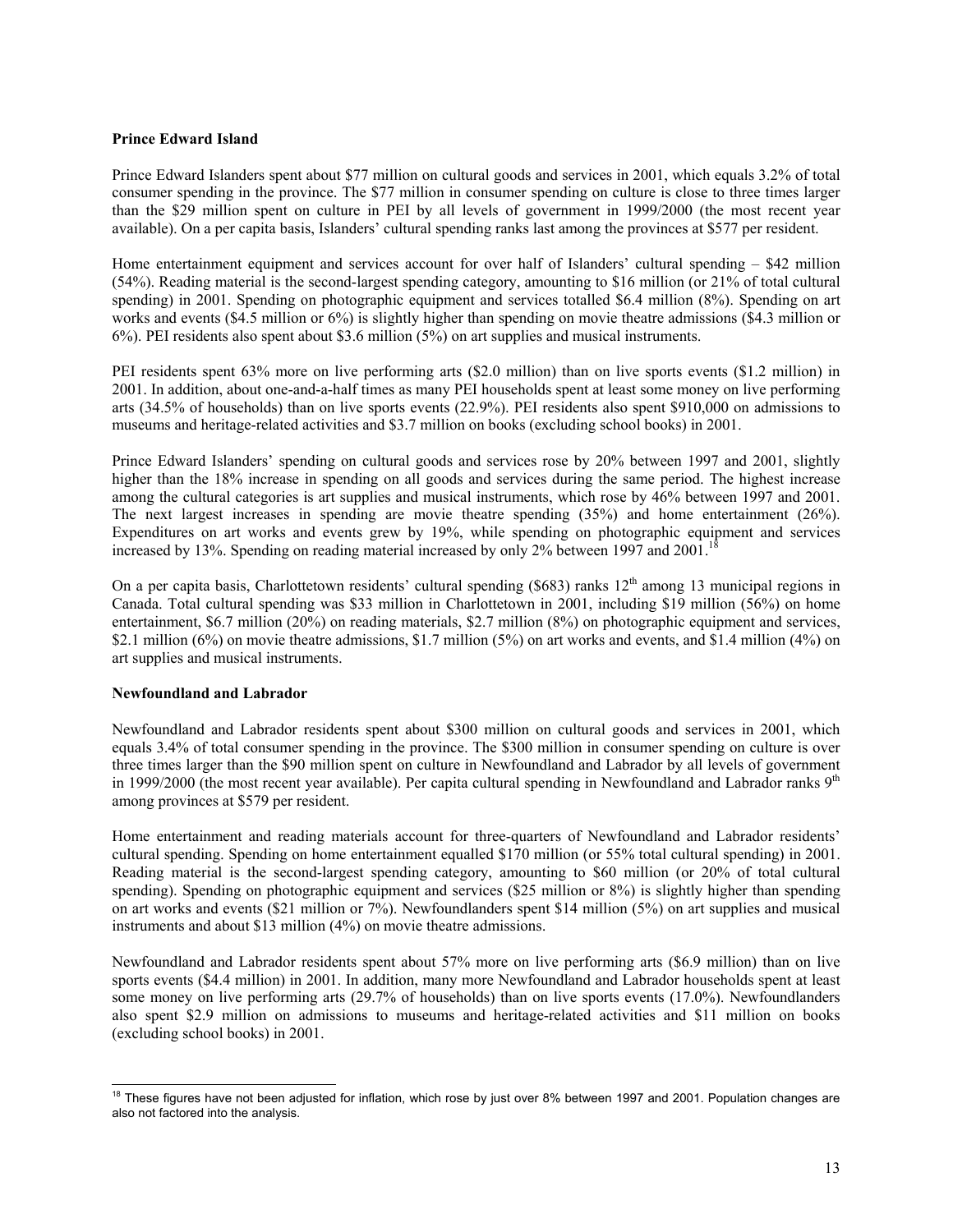Newfoundland and Labrador residents' spending on cultural goods and services rose by 27% between 1997 and 2001, slightly higher than the 25% increase in spending on all goods and services during the same period. The highest increases among the cultural categories are movie theatre spending, which rose by 78% between 1997 and 2001, and spending on art works and events (76% increase). The next largest increases in spending are on photographic equipment and services (37%) and home entertainment (31%). Expenditures on reading material increased by only 5% (below the 8% inflation rate). There was a 2% decrease in spending on art supplies and musical instruments.

On a per capita basis, St. John's residents' cultural spending (\$792) ranks fourth among 13 municipal regions in Canada. Total cultural spending was \$130 million in St. John's in 2001, including \$66 million (49%) on home entertainment, \$29 million (22%) on reading materials, \$13 million (10%) on art works and events, \$10 million (8%) on photographic equipment and services, \$9.0 million (7%) on movie theatre admissions, and \$6.2 million (5%) on art supplies and musical instruments. St. John's residents also spent \$4.4 million on live performing arts (a component of the art works and events category) in 2001.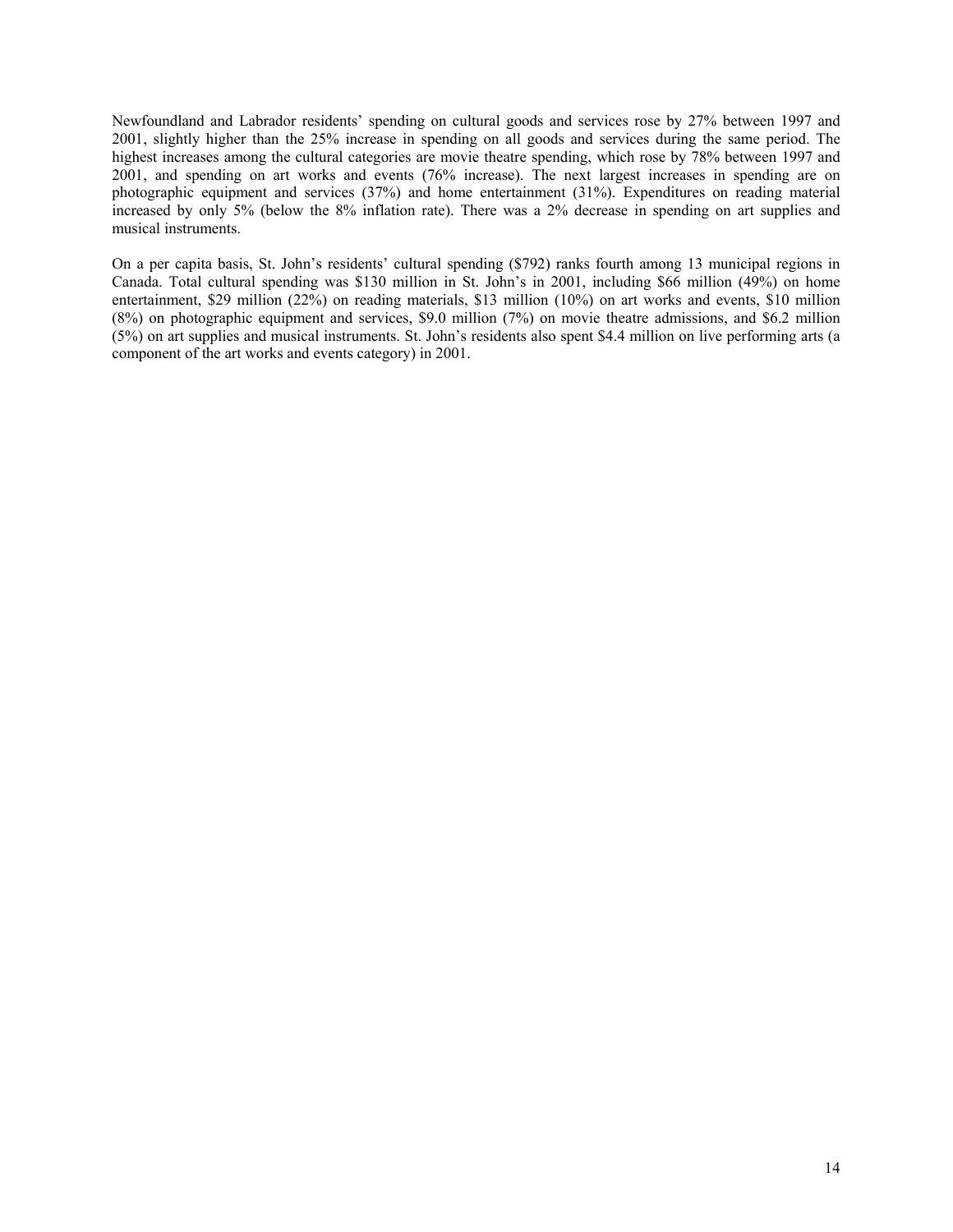## **CULTURAL ITEMS - SURVEY OF HOUSEHOLD SPENDING SPENDING CATEGORIES CREATED BY HILL STRATEGIES**

| Spending category                    | <b>Spending item</b>                                                       |
|--------------------------------------|----------------------------------------------------------------------------|
| Art supplies and musical instruments | Artists' materials, handicraft and hobbycraft kits<br>and materials        |
|                                      | Musical instruments, parts and accessories                                 |
| Art works and events                 | Admissions to museums and heritage-related<br>activities                   |
|                                      | Antiques                                                                   |
|                                      | Live performing arts                                                       |
|                                      | Works of art, carvings and vases                                           |
| Home entertainment                   | Audio (e.g., radio, CD players, speakers)                                  |
|                                      | Blank audio and video tapes                                                |
|                                      | Compact discs, tapes, videos and video discs                               |
|                                      | Maintenance and repair of home entertainment<br>equipment                  |
|                                      | Other home entertainment equipment                                         |
|                                      | Rental of cablevision and satellite services                               |
|                                      | Rental of home entertainment equipment and other<br>services               |
|                                      | Rental of videotapes and video discs                                       |
|                                      | Televisions, VCRs, camcorders and other<br>television/video component      |
| Movie theatre admissions             | Movie theatre admissions                                                   |
| Photographic equipment and services  | Cameras and accessories                                                    |
|                                      | Films and processing                                                       |
|                                      | Photographers' and other photographic services                             |
| Reading material                     | Books and pamphlets (excluding school books)                               |
|                                      | Kindergarten, nursery, elementary and secondary<br>textbooks               |
|                                      | Magazines and periodicals                                                  |
|                                      | Maps, sheet music and other printed matter                                 |
|                                      | Newspapers                                                                 |
|                                      | Post-secondary textbooks                                                   |
|                                      | Services related to reading materials (e.g.,<br>duplicating, library fees) |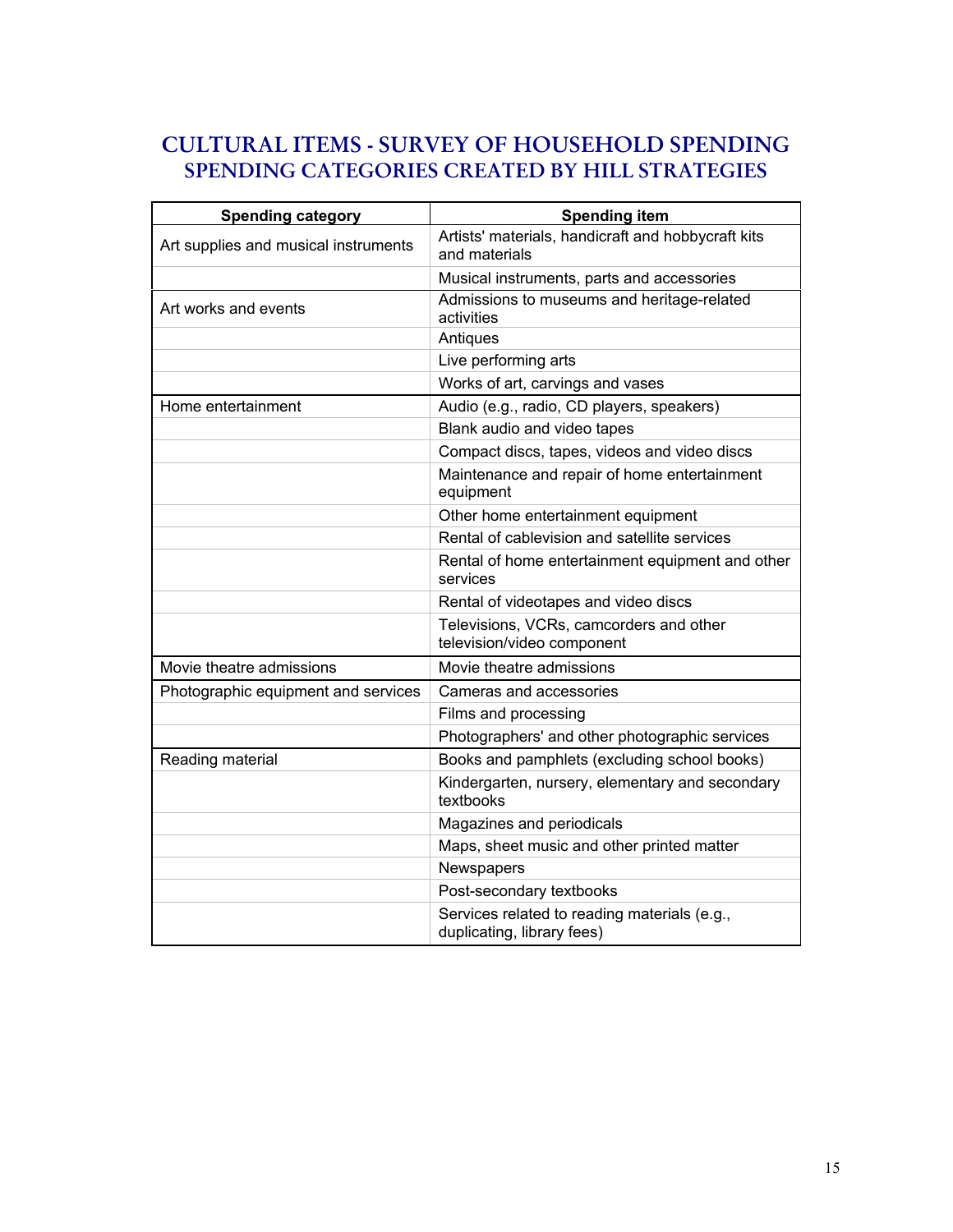## **Consumer spending on culture by category, Canada, 1997 to 2001**

| <b>Category</b>                      | 1997             | 1998             | 1999                                                                                            | 2000             | 2001             | % of total, 2001 | Change, 1997 to 2001 | % change   |
|--------------------------------------|------------------|------------------|-------------------------------------------------------------------------------------------------|------------------|------------------|------------------|----------------------|------------|
| Art supplies and musical instruments | \$870,000,000    | \$820,000,000    | \$800,000,000                                                                                   | \$860,000,000    | \$950,000,000    | 4.5%             | \$79,000,000         | 9%         |
| Art works and events                 | \$1,500,000,000  | \$1,800,000,000  | \$1,600,000,000                                                                                 | \$1,800,000,000  | \$1,900,000,000  | 8.8%             | \$350,000,000        | 23%        |
| Home entertainment                   | \$8,400,000,000  | \$9,000,000,000  | \$9,400,000,000                                                                                 | \$10,000,000,000 | \$11,200,000,000 | 52.6%            | \$2,800,000,000      | 33%        |
| Movie theatre admissions             | \$790,000,000    | \$850,000,000    | \$1,000,000,000                                                                                 | \$1,100,000,000  | \$1,200,000,000  | 5.4%             | \$360,000,000        | 46%        |
|                                      |                  |                  |                                                                                                 |                  |                  |                  |                      |            |
| Photographic equipment and services  | \$1,400,000,000  | \$1,500,000,000  | \$1,600,000,000                                                                                 | \$1,700,000,000  | \$1,800,000,000  | 8.5%             | \$390,000,000        | 28%        |
| Reading material                     | \$3,800,000,000  | \$4,000,000,000  | \$4,100,000,000                                                                                 | \$4,200,000,000  | \$4,300,000,000  | 20.2%            | \$480,000,000        | 12%        |
| <b>Total</b>                         | \$16,800,000,000 | \$17,900,000,000 | \$18,500,000,000                                                                                | \$19,600,000,000 | \$21,300,000,000 | 100%             | \$4,400,000,000      | 26%        |
|                                      |                  |                  |                                                                                                 |                  |                  |                  |                      |            |
| Key cultural items                   | 1997             | 1998             | 1999                                                                                            | 2000             | 2001             | % of total, 2001 | Change, 1997 to 2001 | $%$ change |
| Live performing arts                 | \$750,000,000    | \$720,000,000    | \$740,000,000                                                                                   | \$830,000,000    | \$820,000,000    | 3.9%             | \$71,000,000         | 10%        |
| Admissions to museums and heritage-  | \$340,000,000    | \$350,000,000    | \$370,000,000                                                                                   | \$390,000,000    | \$370,000,000    | 1.7%             | \$33,000,000         | 10%        |
| related activities                   |                  |                  |                                                                                                 |                  |                  |                  |                      |            |
| Works of art, carvings and vases     | \$360,000,000    | \$540,000,000    | \$390,000,000                                                                                   | \$470,000,000    | \$530,000,000    | 2.5%             | \$170,000,000        | 48%        |
| Books (excluding school books)       | \$890,000,000    | \$940,000,000    | \$1,000,000,000                                                                                 | \$1,000,000,000  | \$1,100,000,000  | 5.2%             | \$210,000,000        | 23%        |
| Magazines and periodicals            | \$680,000,000    | \$710,000,000    | \$700,000,000                                                                                   | \$690,000,000    | \$680,000,000    | 3.2%             | $-$2,000,000$        | $0\%$      |
| Newspapers                           | \$1,200,000,000  | \$1,200,000,000  | \$1,200,000,000                                                                                 | \$1,200,000,000  | \$1,200,000,000  | 5.7%             | $-$ \$2,000,000      | $0\%$      |
|                                      |                  |                  |                                                                                                 |                  |                  |                  |                      |            |
| Live sports events                   | \$400,000,000    | \$340,000,000    | \$440,000,000                                                                                   | \$430,000,000    | \$440,000,000    | n/a              | \$37,000,000         | $9\%$      |
|                                      |                  |                  |                                                                                                 |                  |                  |                  |                      |            |
| Total expenditures                   |                  |                  | \$540,000,000,000 \$560,000,000,000 \$600,000,000,000 \$630,000,000,000 \$670,000,000 \$600,000 |                  |                  | n/a              | \$120,000,000,000    | 23%        |
| Culture as % of total                | 3.1%             | 3.2%             | 3.1%                                                                                            | 3.1%             | 3.2%             |                  |                      |            |
|                                      |                  |                  |                                                                                                 |                  |                  |                  |                      |            |
| Consumer price index                 | 107.6            | 108.6            | 110.5                                                                                           | 113.5            | 116.4            | n/a              | 9                    | 8%         |
|                                      |                  |                  |                                                                                                 |                  |                  |                  |                      |            |
| Population estimate                  | 28,400,000       | 28,800,000       | 29,100,000                                                                                      | 29,200,000       | 29,600,000       | n/a              | 1,100,000            | $4\%$      |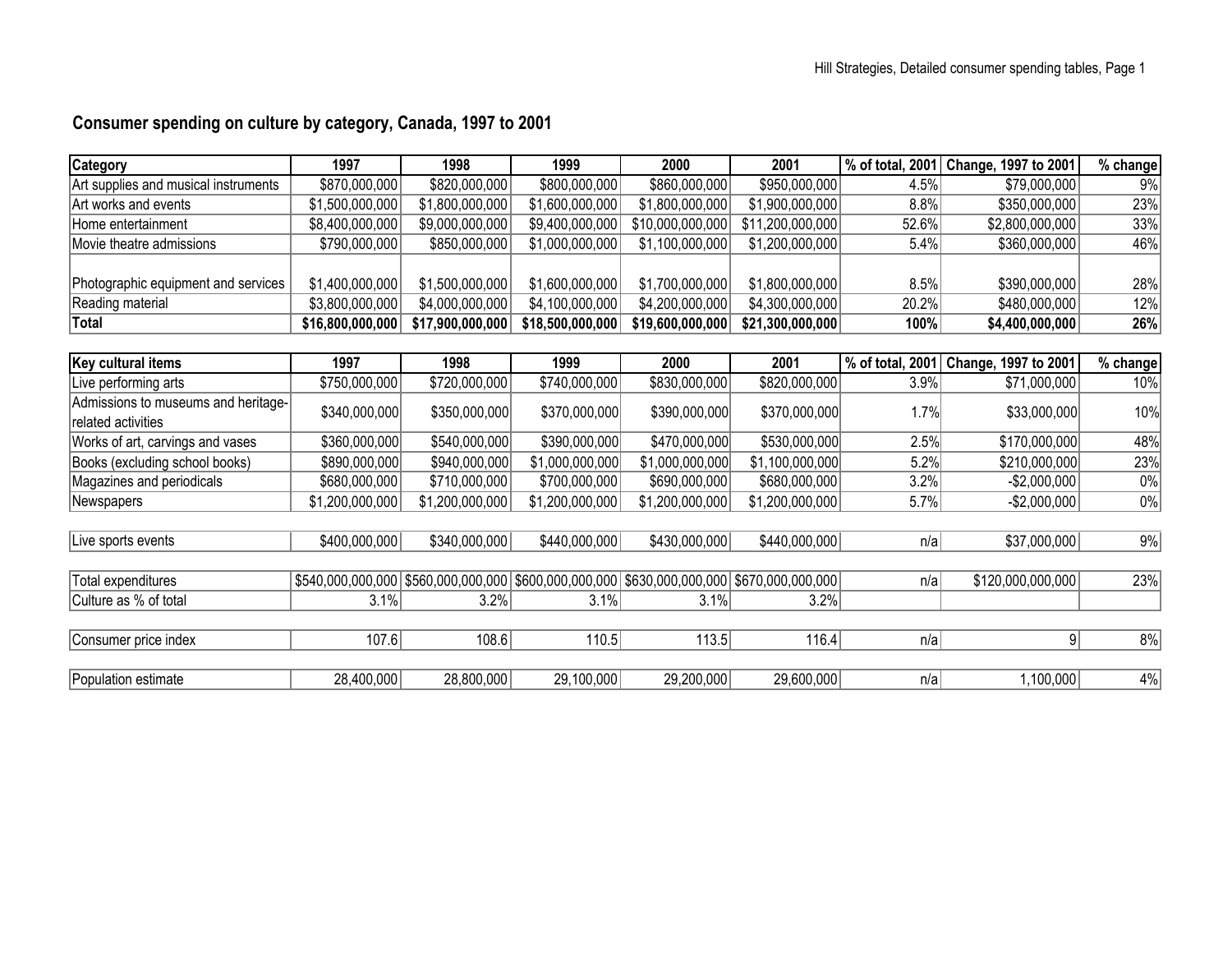| Cultural spending per capita by category and on key items, Canada and the provinces, 2001 |  |  |
|-------------------------------------------------------------------------------------------|--|--|
|                                                                                           |  |  |

| <b>Category</b>                      | Canadal | <b>BC</b> |       |       |       |       |       | Alberta Saskatchewan   Manitoba   Ontario   Quebec   New Brunswick   Nova Scotia   |       | <b>PEI</b> | <b>Newfoundland</b>   |
|--------------------------------------|---------|-----------|-------|-------|-------|-------|-------|------------------------------------------------------------------------------------|-------|------------|-----------------------|
| Art supplies and musical instruments | \$32    | \$35      | \$42  | \$31  | \$28  | \$36  | \$21  | \$23                                                                               | \$27  | \$27       | \$28                  |
| Art works and events                 | \$64    | \$65      | \$92  | \$51  | \$58  | \$73  | \$50  | \$38                                                                               | \$49  | \$33       | \$41                  |
| Home entertainment                   | \$378   | \$396     | \$450 | \$352 | \$384 | \$378 | \$351 | \$333                                                                              | \$359 | \$313      | \$320                 |
| Movie theatre admissions             | \$39    | \$39      | \$49  | \$22  | \$31  | \$42  | \$38  | \$25                                                                               | \$31  | \$32       | \$25                  |
| Photographic equipment and services  | \$61    | \$71      | \$82  | \$60  | \$63  | \$67  | \$42  | \$49                                                                               | \$52  | \$48       | \$49                  |
| Reading material                     | \$146   | \$143     | \$159 | \$121 | \$140 | \$156 | \$133 | \$126                                                                              | \$137 | \$123      | \$115                 |
| Total                                | \$720   | \$748     | \$874 | \$637 | \$703 | \$752 | \$635 | \$595                                                                              | \$656 | \$577      | \$579                 |
|                                      |         |           |       |       |       |       |       |                                                                                    |       |            |                       |
| Key items                            | Canadal | RC.       |       |       |       |       |       | Alberta   Saskatchewan   Manitoba   Ontario   Quebec   New Brunswick   Nova Scotia |       | <b>PFI</b> | <b>I</b> Newfoundland |

| Key items                                                 | Canadal                    | BC   |      |          |      |      |                            | Alberta Saskatchewan   Manitoba   Ontario   Quebec   New Brunswick   Nova Scotia |                   | PEI  | Newfoundland |
|-----------------------------------------------------------|----------------------------|------|------|----------|------|------|----------------------------|----------------------------------------------------------------------------------|-------------------|------|--------------|
| Live performing arts                                      | \$28                       | \$24 | \$33 | \$20     | \$22 | \$32 | \$26                       | \$12                                                                             | \$17              | \$15 | \$13         |
| Admissions to museums and heritage-<br>related activities | \$13                       | \$10 | \$21 | \$13     | \$15 | \$15 | \$8                        | \$9                                                                              | \$11              | \$7  | \$6          |
| Books (excluding school books)                            | \$37                       | \$41 | \$46 | \$29     | \$37 | \$41 | \$30                       | \$27                                                                             | \$35              | \$28 | \$22         |
| Magazines and periodicals                                 | \$23                       | \$24 | \$29 | \$24     | \$22 | \$23 | \$21                       | \$21                                                                             | \$23              | \$19 | \$14         |
| <b>Newspapers</b>                                         | \$41                       | \$31 | \$36 | \$34     | \$41 | \$45 | \$43                       | \$42                                                                             | \$39              | \$45 | \$32         |
| Live sports events                                        | \$15                       | \$17 | \$25 | \$21     | \$19 | \$16 | \$9                        | \$13                                                                             | \$8               | \$9  | \$8          |
| Total expenditures                                        | \$22,600 \$22,600 \$24,700 |      |      | \$19,300 |      |      | \$20,400 \$24,200 \$20,900 | \$18,600                                                                         | \$19,500 \$17,800 |      | \$17,200     |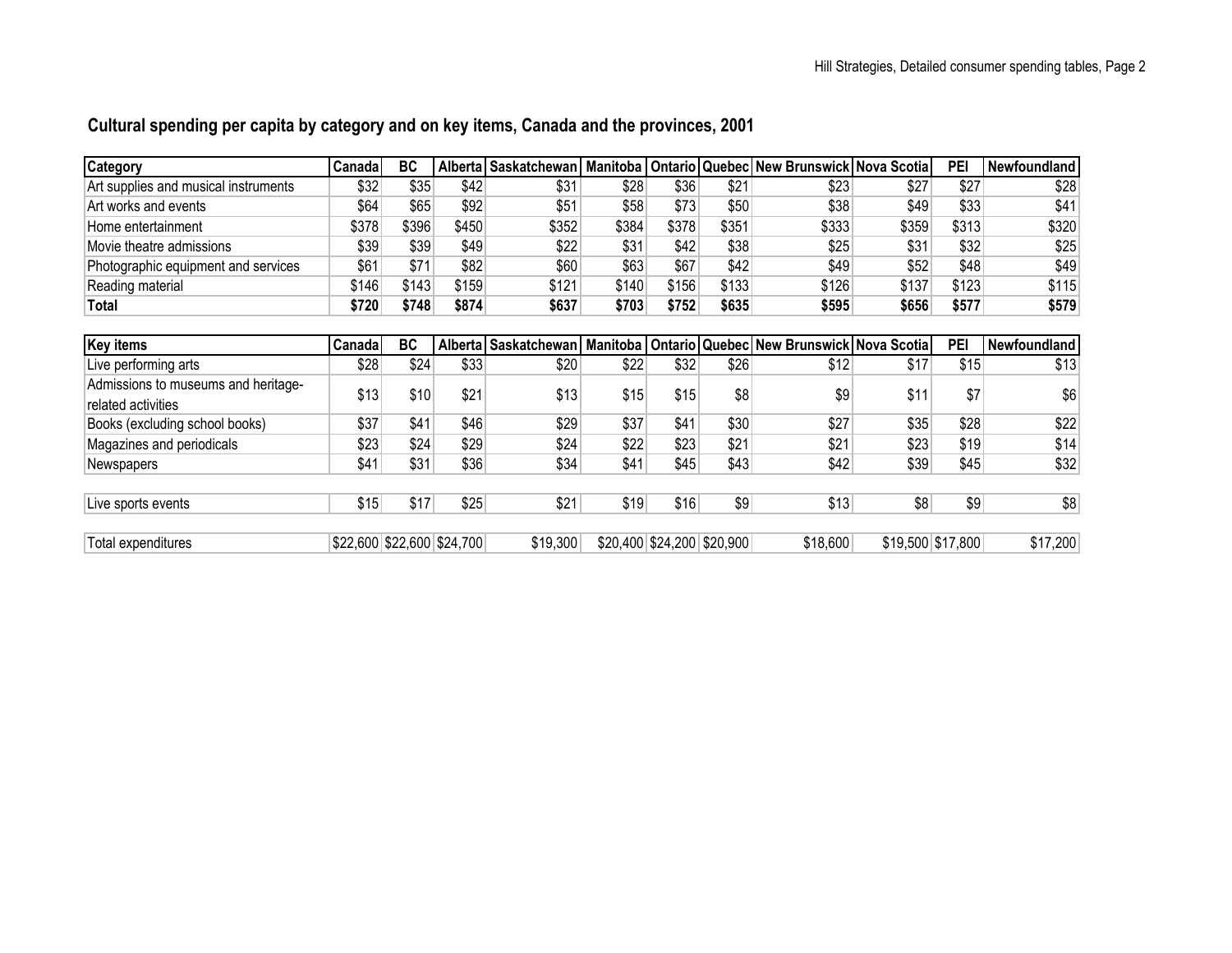### **Cultural spending by category and on key items, Canada and the provinces, 2001**

| 2001 spending by category            | Canada                                              | <b>British</b><br>Columbial | Alberta         | Saskatchewan  | Manitobal     | <b>Ontario</b>  |                 | <b>Quebec</b> New Brunswick | Nova Scotial  |              | <b>PEI</b> Newfoundland |
|--------------------------------------|-----------------------------------------------------|-----------------------------|-----------------|---------------|---------------|-----------------|-----------------|-----------------------------|---------------|--------------|-------------------------|
| Art supplies and musical instruments | \$950,000,000                                       | \$140,000,000               | \$120,000,000   | \$29,000,000  | \$30,000,000  | \$420,000,000   | \$150,000,000   | \$17,000,000                | \$25,000,000  | \$3,600,000  | \$14,000,000            |
| Art works and events                 | \$1,900,000,000                                     | \$250,000,000               | \$270,000,000   | \$48,000,000  | \$61,000,000  | \$830,000,000   | \$350,000,000   | \$27,000,000                | \$44,000,000  | \$4,500,000  | \$21,000,000            |
| Home entertainment                   | $$11,000,000,000$ $$1,500,000,000$ $$1,300,000,000$ |                             |                 | \$330,000,000 | \$400,000,000 | \$4,300,000,000 | \$2,500,000,000 | \$240,000,000               | \$320,000,000 | \$42,000,000 | \$170,000,000           |
| Movie theatre admissions             | \$1,200,000,000                                     | \$150,000,000               | \$140,000,000   | \$20,000,000  | \$32,000,000  | \$480,000,000   | \$270,000,000   | \$18,000,000                | \$28,000,000  | \$4,300,000  | \$13,000,000            |
| Photographic equipment and services  | \$1,800,000,000                                     | \$280,000,000               | \$240,000,000   | \$56,000,000  | \$66,000,000  | \$760,000,000   | \$300,000,000   | \$35,000,000                | \$46,000,000  | \$6,400,000  | \$25,000,000            |
| Reading material                     | \$4,300,000,000                                     | \$550,000,000               | \$460,000,000   | \$110,000,000 | \$150,000,000 | \$1,800,000,000 | \$950,000,000   | \$91,000,000                | \$120,000,000 | \$16,000,000 | \$60,000,000            |
| Total culture                        | \$21,300,000,000                                    | \$2,900,000,000             | \$2.500.000.000 | \$590,000,000 | \$740,000,000 | \$8,600,000,000 | \$4,500,000,000 | \$430,000,000               | \$580,000,000 | \$77,000,000 | \$300,000,000           |

| 2001 spending on key items                                | Canada                                                                                                                                                                                                                                | <b>British</b><br>Columbia | Alberta       | Saskatchewan | <b>Manitobal</b> | Ontario       |               | <b>Quebec</b> New Brunswick | <b>Nova Scotial</b> |             | <b>PEII Newfoundlandl</b> |
|-----------------------------------------------------------|---------------------------------------------------------------------------------------------------------------------------------------------------------------------------------------------------------------------------------------|----------------------------|---------------|--------------|------------------|---------------|---------------|-----------------------------|---------------------|-------------|---------------------------|
| Live performing arts                                      | \$820,000,000                                                                                                                                                                                                                         | \$91,000,000               | \$96,000,000  | \$18,000,000 | \$23,000,000     | \$370,000,000 | \$180,000,000 | \$8,700,000                 | \$15,000,000        | \$2,000,000 | \$6,900,000               |
| Admissions to museums and heritage-<br>related activities | \$370,000,000                                                                                                                                                                                                                         | \$40,000,000               | \$60,000,000  | \$12,000,000 | \$16,000,000     | \$170,000,000 | \$59,000,000  | \$6,200,000                 | \$9,900,000         | \$910,000   | \$2,900,000               |
| Books (excluding school books)                            | \$1,100,000,000                                                                                                                                                                                                                       | \$160,000,000              | \$130,000,000 | \$27,000,000 | \$38,000,000     | \$460,000,000 | \$210,000,000 | \$19,000,000                | \$31,000,000        | \$3,700,000 | \$11,000,000              |
| Magazines and periodicals                                 | \$680,000,000                                                                                                                                                                                                                         | \$93,000,000               | \$83,000,000  | \$23,000,000 | \$23,000,000     | \$260,000,000 | \$150,000,000 | \$15,000,000                | \$21,000,000        | \$2,600,000 | \$7,400,000               |
| Newspapers                                                | \$1,200,000,000                                                                                                                                                                                                                       | \$120,000,000              | \$100,000,000 | \$32,000,000 | \$42,000,000     | \$520,000,000 | \$300,000,000 | \$30,000,000                | \$35,000,000        | \$6,000,000 | \$17,000,000              |
|                                                           |                                                                                                                                                                                                                                       |                            |               |              |                  |               |               |                             |                     |             |                           |
| Live sports events                                        | \$440,000,000                                                                                                                                                                                                                         | \$64,000,000               | \$72,000,000  | \$19,000,000 | \$19,000,000     | \$180,000,000 | \$62,000,000  | \$9,300,000                 | \$7,500,000         | \$1,200,000 | \$4,400,000               |
|                                                           |                                                                                                                                                                                                                                       |                            |               |              |                  |               |               |                             |                     |             |                           |
| Total expenditures                                        | $ \$670.000.000 $ $\$87.000.000 $ $\$71.000.000 $ $\$18.000.000 $ $\$18.000.000 $ $\$21.000.000 $ $\$24.000.000 $ $\$280.000.000 $ $\$150.000.000 $ $\$13.000.000 $ $\$13.000.000 $ $\$17.000.000 $ $\$2.400.000 $ $\$8.900.000.000 $ |                            |               |              |                  |               |               |                             |                     |             |                           |
| Culture as % of total                                     | 3.2%                                                                                                                                                                                                                                  | 3.3%                       | 3.5%          | 3.3%         | 3.4%             | 3.1%          | 3.0%          | 3.2%                        | 3.4%                | 3.2%        | 3.4%                      |
|                                                           |                                                                                                                                                                                                                                       |                            |               |              |                  |               |               |                             |                     |             |                           |
| Spending ratio: performing arts vs. sports                | 1.87                                                                                                                                                                                                                                  | 1.43                       | 1.35          | 0.94         | 1.19             | 2.05          | 2.95          | 0.94                        | 2.05                | 1.63        | 1.57                      |
|                                                           |                                                                                                                                                                                                                                       |                            |               |              |                  |               |               |                             |                     |             |                           |
| Number of households in the survey                        | 16,901                                                                                                                                                                                                                                | 1,998                      | 1,745         | 1.481        | 1,504            | 2,150         | 2,064         | 1.495                       | 1,553               | 660         | 1,433                     |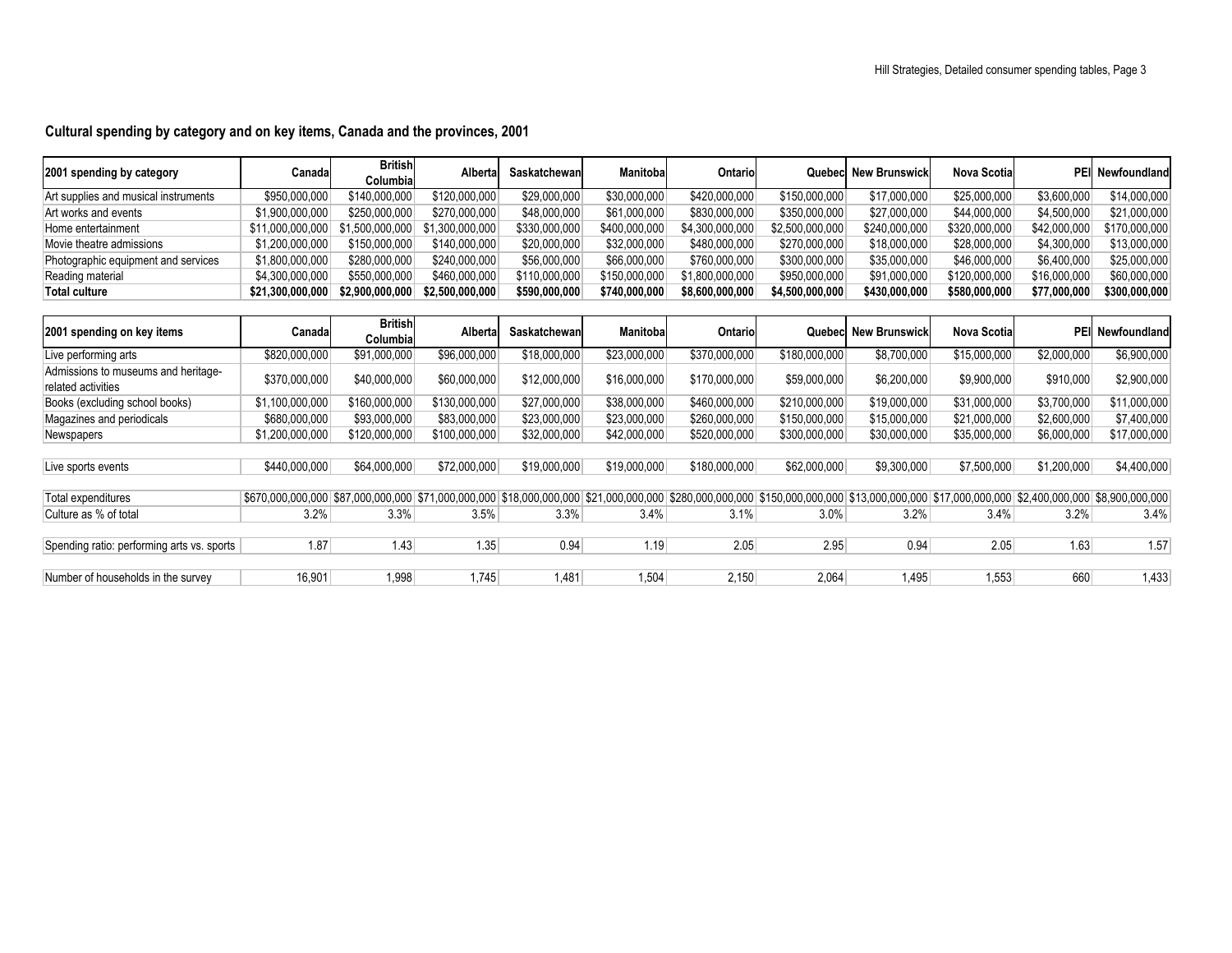### **Cultural spending by category and on key items, Canada and the provinces, 1997**

| 1997 spending by category                  | Canada                                                                                                                                                                                                                                           | <b>BC</b>       | Alberta         | Saskatchewanl | <b>Manitobal</b> | Ontario         | Quebecl         | <b>New Brunswick</b> | Nova Scotia   | PEI           | Newfoundland     |
|--------------------------------------------|--------------------------------------------------------------------------------------------------------------------------------------------------------------------------------------------------------------------------------------------------|-----------------|-----------------|---------------|------------------|-----------------|-----------------|----------------------|---------------|---------------|------------------|
| Art supplies and musical instruments       | \$870,000,000                                                                                                                                                                                                                                    | \$150,000,000   | \$110.000.000   | \$25,000,000  | \$29,000,000     | \$330,000,000   | \$160,000,000   | \$15,000,000         | \$28,000,000  | \$2,500,000   | \$15,000,000     |
| Art works and events                       | \$1,500,000,000                                                                                                                                                                                                                                  | \$240,000,000   | \$210,000,000   | \$40,000,000  | \$54,000,000     | \$650,000,000   | \$290,000,000   | \$22,000,000         | \$31,000,000  | \$3,800,000   | \$12,000,000     |
| Home entertainment                         | \$8,400,000,000                                                                                                                                                                                                                                  | \$1,200,000,000 | \$910,000,000   | \$270,000,000 | \$310,000,000    | \$3,200,000,000 | \$2,000,000,000 | \$180,000,000        | \$240,000,000 | \$33,000,000  | \$130,000,000    |
| Movie theatre admissions                   | \$790,000,000                                                                                                                                                                                                                                    | \$110.000.000   | \$83,000,000    | \$18,000,000  | \$23,000,000     | \$320,000,000   | \$200,000,000   | \$13,000,000         | \$19,000,000  | \$3,200,000   | \$7,400,000      |
| Photographic equipment and services        | \$1,400,000,000                                                                                                                                                                                                                                  | \$240,000,000   | \$170,000,000   | \$52,000,000  | \$53,000,000     | \$570,000,000   | \$240,000,000   | \$29,000,000         | \$36,000,000  | \$5,700,000   | \$18,000,000     |
| Reading material                           | \$3,800,000,000                                                                                                                                                                                                                                  | \$490,000,000   | \$390,000,000   | \$110,000,000 | \$130,000.000    | \$1,500,000,000 | \$960,000,000   | \$80,000,000         | \$120,000,000 | \$16,000,000  | \$57,000,000     |
| <b>Total culture</b>                       | \$17,000,000,000                                                                                                                                                                                                                                 | \$2,400,000,000 | \$1,900,000,000 | \$510,000,000 | \$590,000,000    | \$6,500,000,000 | \$3,800,000,000 | \$340,000,000        | \$470,000,000 | \$64,000,000∣ | \$240,000,000    |
|                                            |                                                                                                                                                                                                                                                  |                 |                 |               |                  |                 |                 |                      |               |               |                  |
| 1997 spending on key items                 | Canada                                                                                                                                                                                                                                           | <b>BC</b>       | Alberta         | Saskatchewanl | <b>Manitobal</b> | <b>Ontariol</b> | Quebecl         | <b>New Brunswick</b> | Nova Scotia   |               | PEI Newfoundland |
| Live performing arts                       | \$750,000,000                                                                                                                                                                                                                                    | \$98,000,000    | \$86,000,000    | \$16,000,000  | \$27,000,000     | \$330,000,000   | \$160,000,000   | \$9,200,000          | \$13,000,000  | \$1,900,000   | \$5,000,000      |
| Admissions to museums and heritage-related | \$340,000,000                                                                                                                                                                                                                                    | \$35,000,000    | \$47,000,000    | \$12,000,000  | \$12,000,000     | \$150,000,000   | \$65,000,000    | \$5,700,000          | \$8,500,000   | \$910,000     | \$2,800,000      |
| activities                                 |                                                                                                                                                                                                                                                  |                 |                 |               |                  |                 |                 |                      |               |               |                  |
| Books (excluding school books)             | \$890,000,000                                                                                                                                                                                                                                    | \$140,000,000   | \$100,000,000   | \$26,000,000  | \$27,000,000     | \$350,000,000   | \$190,000,000   | \$16,000,000         | \$26,000,000  | \$2,800,000   | \$9,600,000      |
| Magazines and periodicals                  | \$680,000,000                                                                                                                                                                                                                                    | \$96,000,000    | \$72,000,000    | \$22,000,000  | \$22,000,000     | \$250,000,000   | \$180,000,000   | \$14,000,000         | \$20,000,000  | \$3,000,000   | \$6,600,000      |
| Newspapers                                 | \$1,200,000,000                                                                                                                                                                                                                                  | \$120,000,000   | \$110,000,000   | \$29,000,000  | \$47,000,000     | \$490,000,000   | \$330,000,000   | \$29,000,000         | \$41,000,000  | \$6,100,000   | \$16,000,000     |
|                                            |                                                                                                                                                                                                                                                  |                 |                 |               |                  |                 |                 |                      |               |               |                  |
| Live sports events                         | \$400,000,000                                                                                                                                                                                                                                    | \$56,000,000    | \$56,000,000    | \$18,000,000  | \$14,000,000     | \$160,000,000   | \$79,000,000    | \$8,600,000          | \$7,500,000   | \$1,200,000   | \$3,700,000      |
|                                            |                                                                                                                                                                                                                                                  |                 |                 |               |                  |                 |                 |                      |               |               |                  |
| Total expenditures                         | \$57,000,000  \$77,000,000  \$55,000,000  \$16,000,000  \$16,000,000  \$19,000,000  \$220,000,000  \$120,000,000  \$120,000,000  \$11,000,000  \$14,000,000  \$14,000,000  \$2,000,000  \$7,100,000  \$7,100,000  \$7,100,000  \$7,100,000  \$7, |                 |                 |               |                  |                 |                 |                      |               |               |                  |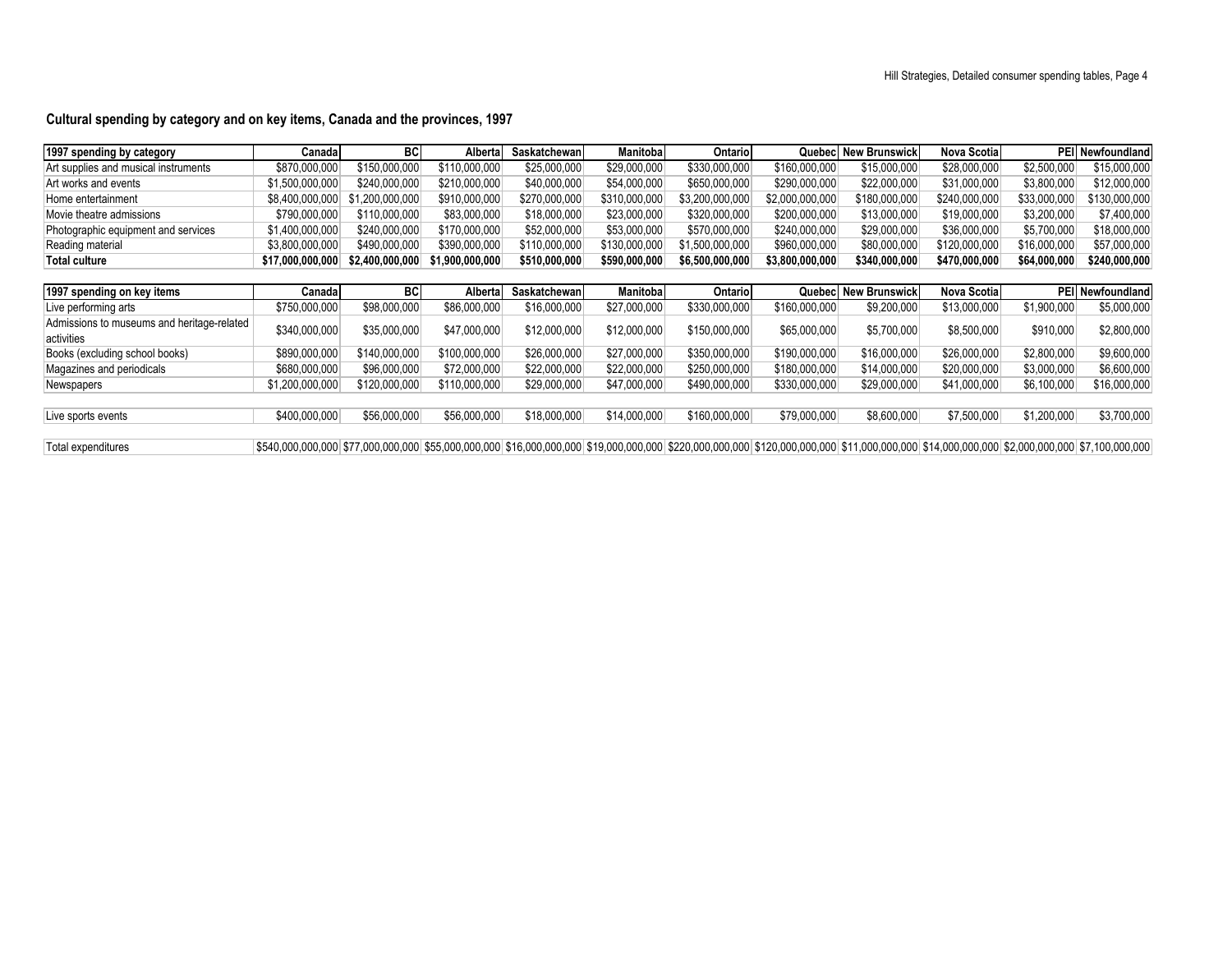## **Percentage change in cultural spending by category and on key items, Canada and the provinces, 1997 to 2001**

| Percent change by category           | <b>Canada</b> | BC  |     | Alberta Saskatchewan | <b>Manitoba</b> | <b>Ontariol</b> |        | Quebec New Brunswick Nova Scotial |        |     | <b>PEII Newfoundland</b> |
|--------------------------------------|---------------|-----|-----|----------------------|-----------------|-----------------|--------|-----------------------------------|--------|-----|--------------------------|
| Art supplies and musical instruments | 9%            | -8% | 14% | 17%                  | 2%              | 25%             | -10%   | 16%                               | $-11%$ | 46% | $-2%$                    |
| Art works and events                 | 23%           | 3%  | 30% | 19%                  | 13%             | 29%             | 23%    | 24%                               | 40%    | 19% | 76%                      |
| Home entertainment                   | 33%           | 26% | 43% | 23%                  | 31%             | 36%             | 27%    | 31%                               | 34%    | 26% | 31%                      |
| Movie theatre admissions             | 46%           | 35% | 69% | 14%                  | 38%             | 52%             | 33%    | 36%                               | 47%    | 35% | 78%                      |
| Photographic equipment and services  | 28%           | 17% | 42% | $7\%$                | 24%             | 33%             | 23%    | 20%                               | 27%    | 13% | 37%                      |
| Reading material                     | 12%           | 13% | 17% | 4%                   | 17%             | 19%             | $-1\%$ | 14%                               | 4%     | 2%  | 5%                       |
| Total culture                        | 26%           | 19% | 35% | 17%                  | 25%             | 32%             | 18%    | 25%                               | 25%    | 20% | 27%                      |

| Percent change in key items                | Canadal | <b>BC</b> |       | Alberta Saskatchewan | <b>Manitoba</b> | <b>Ontario</b> |        | Quebec New Brunswick Nova Scotia |        |        | PEI Newfoundland |
|--------------------------------------------|---------|-----------|-------|----------------------|-----------------|----------------|--------|----------------------------------|--------|--------|------------------|
| Live performing arts                       | 10%     | $-7%$     | 12%   | 11%                  | $-16%$          | 11%            | 16%    | $-5%$                            | 15%    | 3%     | 38%              |
| Admissions to museums and heritage-related | 10%     | 14%       | 28%   | 5%                   | 34%             | 14%            | $-9%$  | 10%                              | 17%    | $0\%$  | 3%               |
| activities                                 |         |           |       |                      |                 |                |        |                                  |        |        |                  |
| Books (excluding school books)             | 23%     | 17%       | 32%   | 3%                   | 40%             | 34%            | 9%     | 17%                              | 20%    | 30%    | 17%              |
| Magazines and periodicals                  | 0%      | $-3%$     | 17%   | 2%                   | 6%              | $1\%$          | $-16%$ | 9%                               | 3%     | $-14%$ | 12%              |
| Newspapers                                 | $0\%$   | 1%        | $-4%$ | 8%                   | $-9%$           | 6%             | $-9%$  | 3%                               | $-14%$ | $-2%$  | $1\%$            |
|                                            |         |           |       |                      |                 |                |        |                                  |        |        |                  |
| Live sports events                         | 9%      | 13%       | 29%   | 8%                   | 34%             | 17%            | $-22%$ | 8%                               | 0%     | $1\%$  | 19%              |
|                                            |         |           |       |                      |                 |                |        |                                  |        |        |                  |
| Total expenditures                         | 23%     | 14%       | 30%   | 11%                  | 15%             | 26%            | 21%    | 20%                              | 21%    | 18%    | 25%              |